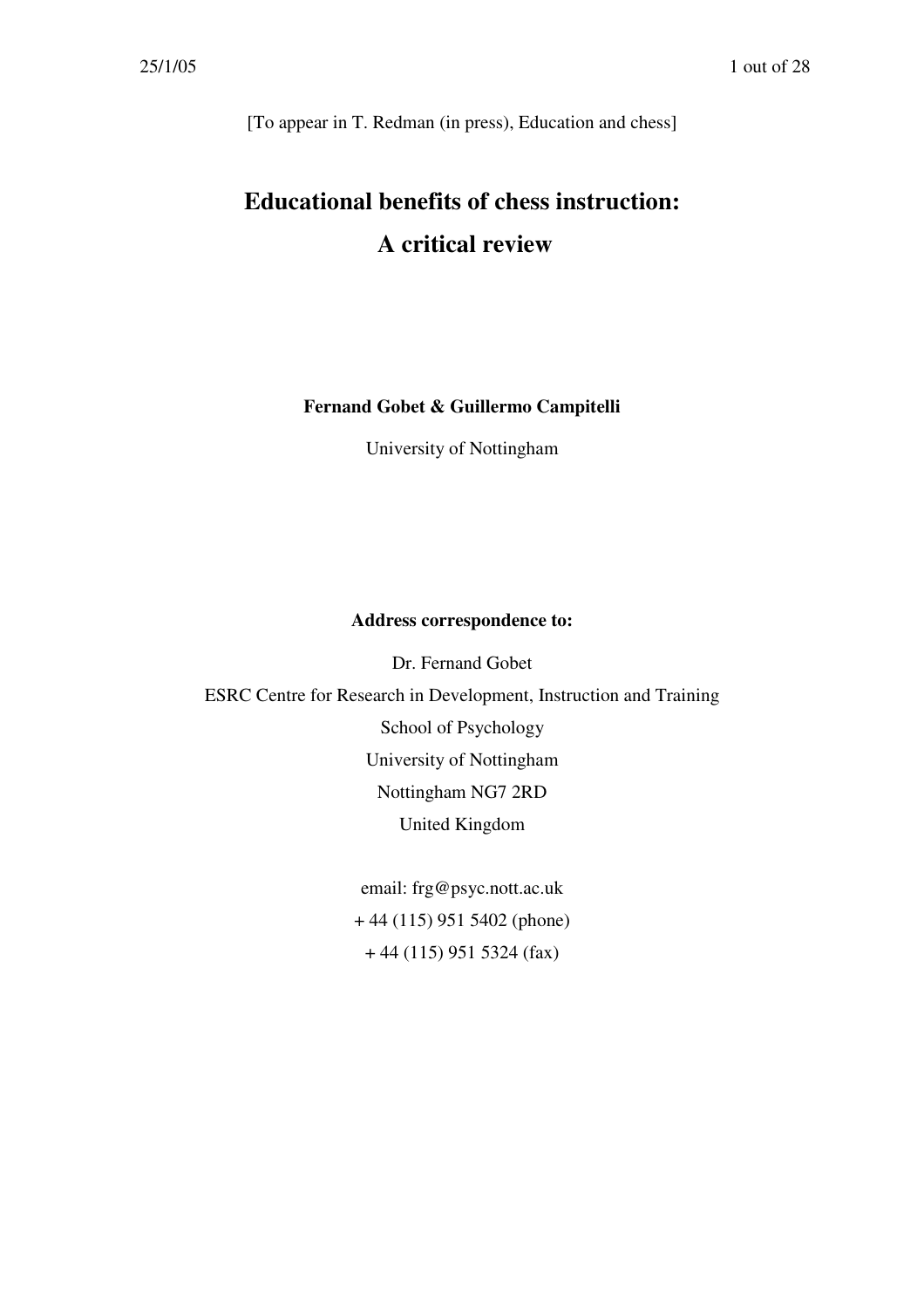### **1 Introduction**

"Chess playing makes kids smarter." "Chess increases mathematical abilities." "Chess improves academic performance." Numerous similar claims have been made about the efficacy of using chess to foster education (see, for example, several papers on the USCF site for education).<sup>1</sup> Indeed, schools in various countries (e.g., USA, France, Argentina) offer chess as an optional subject, and some even propose compulsory classes. There is clearly a strong interest worldwide in the potential advantages of chess in education, and the conference from which this book stems is just another example of this interest.

Implicit in all these activities is the belief that skills acquired playing chess can transfer to other domains. Is this belief based on well-substantiated evidence? Is the educational value of chess a well-established empirical fact? Or have chess players been blinded by their love of the game into thinking that it offers instructional advantages? In this chapter, we attempt, as objectively as possible, to tackle the question of whether chess is advantageous for general education. To do so, we subject research into the educational benefits of chess to the same rigorous criteria commonly used in academia for evaluating educational research.

First, we briefly review how psychology and education deal with the question of transfer of skills from one area of knowledge to another. We then look at whether chessplayers as a group differ from the population at large—if playing chess promotes transferable skills, some differences should be visible, for example in IQ, visuospatial abilities, or planning behavior. Further, we consider what type of experiment should ideally be carried out to establish the presence of transfer. Having dealt with these preliminaries, we will be in a position to discuss the results from previous experimental studies that attempted to establish transfer from chess abilities to general abilities. We shall see that, in contrast to the strong claims often found in chess literature, the evidence is rather inconclusive, and, most importantly, somewhat rare. $2$ 

<sup>1</sup> http://www.uschess.org/scholastic/sc-research.html

<sup>&</sup>lt;sup>2</sup> Given these negative conclusions, it may be appropriate to state that the authors do not suffer from disinterest nor have an axe to grind with regard to chess. The first author, an international master, has taught chess for several years in high school. The second author, an expert, has also been active in scholastic chess and in coaching top-level Argentinean players.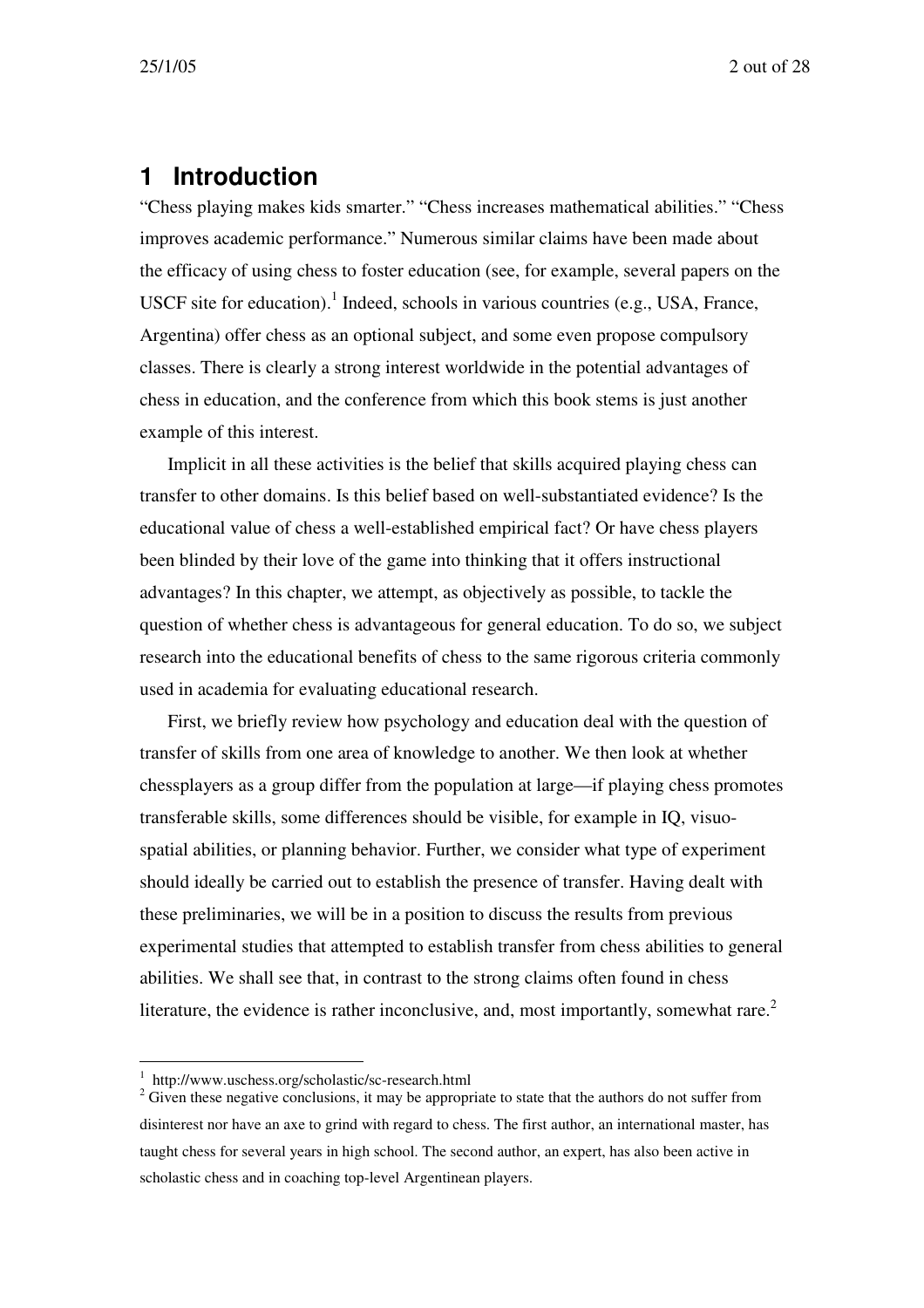We end this chapter with a few proposals on how research into the role of chess in education may be improved in the future.

### *1.1 The question of transfer*

The question addressed in this chapter can be summarized as follows: Can a set of skills acquired in a specific domain (in our case, chess) generalize to other domains (e.g., mathematics, reading) or to general abilities (e.g., reasoning, memory)? This is an old question, which, for a long time, was answered positively; for example, for centuries, it was accepted without dispute that learning Latin or geometry would train the mind and prepare it to cope with other topics. However, when, for the first time at the beginning of the  $20<sup>th</sup>$  century, the question was studied scientifically, the conclusions were rather different. Thorndike's "identical element theory" proposed that there would be transfer from one domain to another only to the extent that there is overlap between the components of both skills (Thorndike & Woodworth, 1901). For example, geometry would be useful in studying higher mathematics, as some geometrical concepts are used in, say, calculus, but would not help the study of history. Overall, empirical evidence supports the idea that transfer is a function of the degree to which the tasks share cognitive elements (Anderson, 1990; Singley & Anderson, 1989; Travers, 1978), which suggests that transfer from one task to another is often limited.

A different view of transfer emerges from the psychological study of intelligence. Researchers in this field believe that one or a few transferable abilities form the basis of intelligence. These abilities are seen as general, at least within verbal or visuo-spatial domains, and are supposed to apply to a variety of domains (see Sternberg, 2000, for an overview). However, these basic abilities are also seen as innate, and thus not amenable to improvement through practice. Finally, other researchers have recently proposed that the best way to train transferable abilities is to teach generic skills, such as strategies for learning, methods for solving problems, and techniques for reasoning. This approach has achieved some limited success (Grotzer & Perkins, 2000).

In spite of these disagreements about the nature of transfer, some results are clear. In particular, recent research into expertise has clearly indicated that, the higher the level of expertise in a domain, the more limited the transfer will be (Ericsson & Charness, 1994). Moreover, reaching a high level of skill in domains such as chess,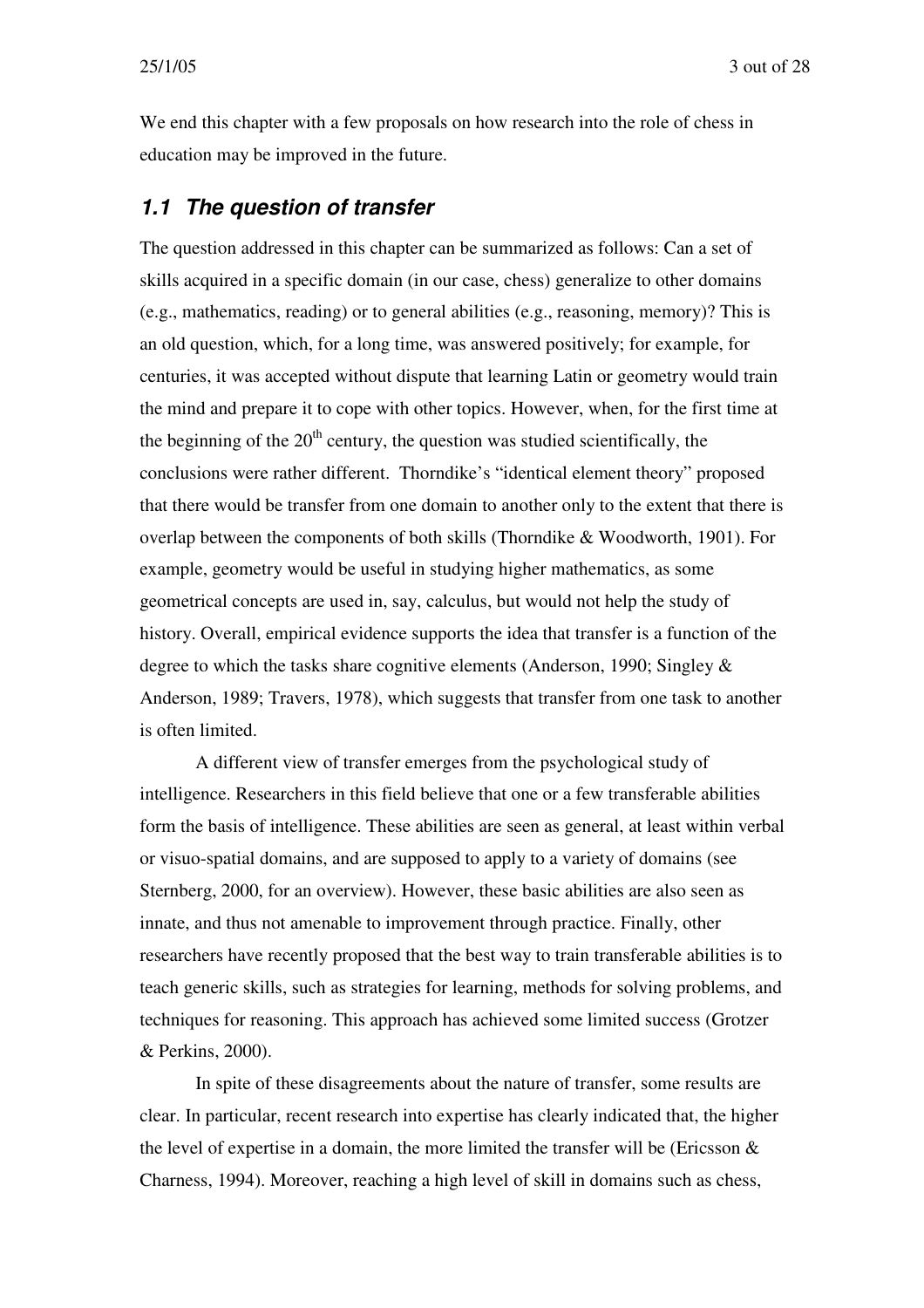music or mathematics requires large amounts of practice to acquire the domainspecific knowledge which determines expert performance (Bloom, 1985, Simon & Chase, 1973; de Groot & Gobet, 1996; Ericsson, Krampe & Tesch-Römer, 1993; Saariluoma, 1995). Inevitably, the time spent in developing such skills will impair the acquisition of other skills.

### *1.2 The psychology of chess skill*

Apart from educational interest, a large amount of research has been carried out into the psychology of chess playing, and quite a lot is known about the cognitive underpinnings of chess ability (Charness, 1992; Gobet, De Voogt & Retschitzki, in press). In general, the empirical evidence suggests that practice, as opposed to sheer talent, is essential for high levels of performance. Expertise in chess requires the acquisition of specialized knowledge, including memory of a large number of chessspecific patterns that may elicit appropriate moves, evaluations, or plans (Simon & Chase, 1973; Gobet & Simon, 1996). It also requires the ability to search through the space of possible positions effectively; this ability is to a large extent made possible by knowledge, which enables players to selectively generate and accurately evaluate chess positions (Simon & Chase, 1973; Gobet & Simon, 1998). Computational models of chess expertise can reproduce the perceptual and memory development of skill from novice to master (De Groot & Gobet, 1996; Gobet & Simon, 1996, 2000); typically, these models emphasize the role of practice and study for acquiring the large number of domain-specific perceptual patterns (more than 100,000) necessary for expert performance. As mentioned above, specificity of knowledge points to difficulties in transfer.

That chess skill is specific has been nicely illustrated in studies with children. Chi (1978) as well as Schneider, Gruber, Gold and Opwis (1993) examined the role of chess expertise in memory recall in both children and adults, and both within and outside the domain of expertise. They found that chessplaying children vastly outperformed non-playing adults in the recall of briefly-presented chess positions, but that, in all cases, adults were much better at remembering lists of digits. This was taken as evidence that chess skill shows little transfer to other domains, and certainly not to the memory of digits.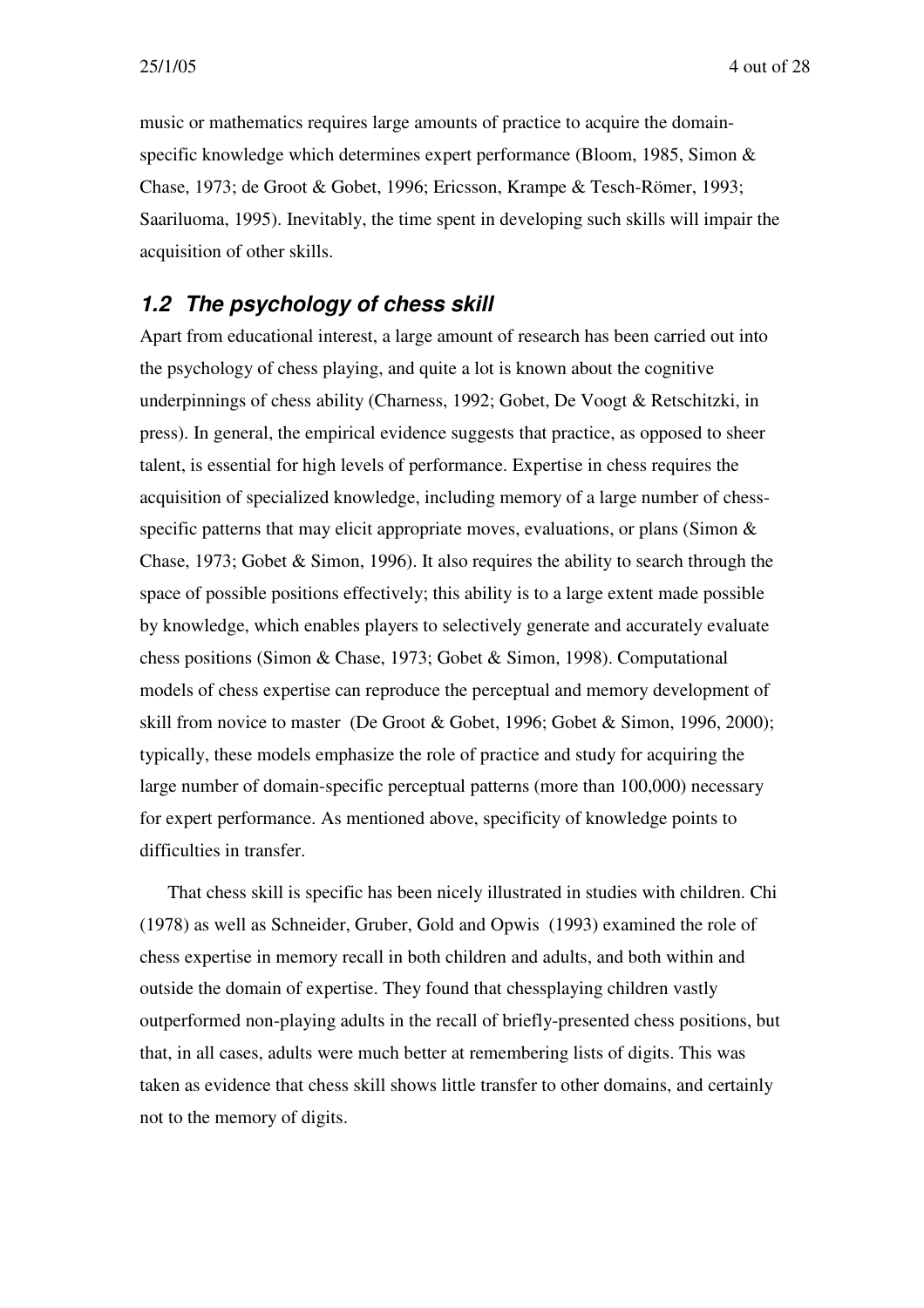Thus, although there is still some debate about the question of transfer of skills, the "null hypothesis" for many psychologists, educationalists, and policy makers in education, and also the default position taken in this chapter, is that transfer is minimal. This is only a hypothesis, open to refutation by the empirical data. A first source of evidence is to consider whether the chess population as a group differs from the general population.<sup>3</sup>

### *1.3 Do chess players have special cognitive abilities?*

If chess has a positive influence on intelligence, one should expect chessplayers to be more intelligent than the general population. Studies aimed at answering this question have produced mixed results. In an early study, Djakow, Petrowski, and Rudik (1927), who studied a group of eight of the best grandmasters of the time, did not find differences with a control sample on general intelligence or visuo-spatial memory. The only exceptions were recall tasks where the material was related to chess. Grandmasters were slightly better in memorizing moving spots in an 8x8 matrix, and showed a clear superiority when chess pieces were used. More encouraging results were found by Doll and Mayr (1987), who compared chess masters with a nonchessplaying control group on the "Berlin Structural Model of Intelligence" test.<sup>4</sup> They found that the masters performed significantly better on general intelligence and in tasks related to "information processing capacity for complex information," "working speed," and "numerical thinking"; however, they did not do better in a visuo-spatial task. Similar results were found with children. Frydman and Lynn (1992) studied the mental abilities of young Belgian chess players (about 11 years old) using the French version of the Wechsler Intelligence Scale for Children, a widely-used IQ test consisting of a verbal and a performance scale. They found that their sample had a higher general IQ than the population mean, as well as a higher performance IQ and a higher verbal IQ (the performance IQ was higher than the verbal IQ). Finally, the stronger players had higher performance IQ scores than the

<sup>&</sup>lt;sup>3</sup> Obviously, any effect potentially useful for education should be visible even at low levels of skill. Positive transfer that could be observed only at the master level, say, would be of little practical interest.

<sup>&</sup>lt;sup>4</sup> For additional information about most of the tests mentioned in this chapter, the reader is referred to textbooks such as Cronbach (1960) or Sternberg (2000).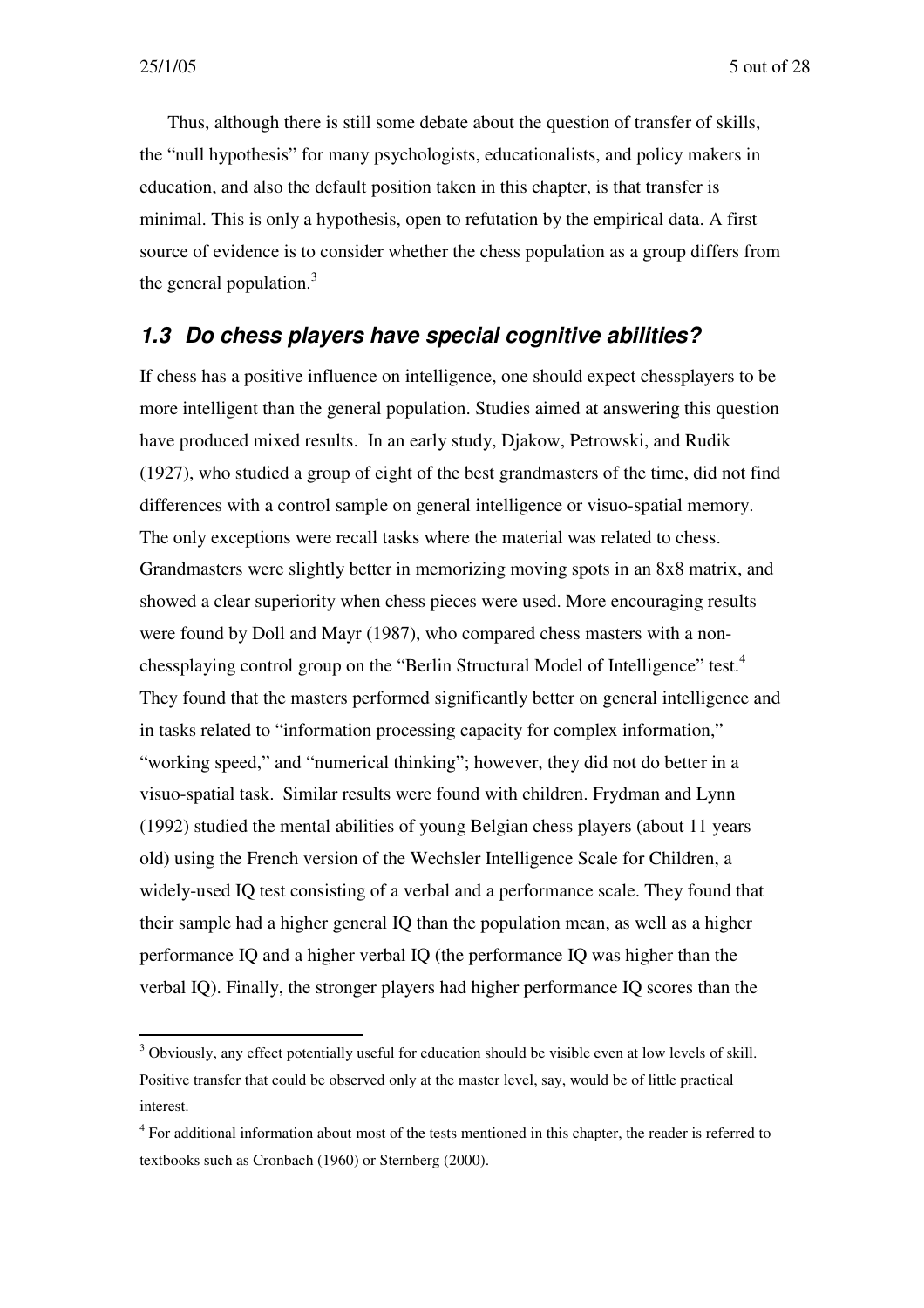weaker players. In another study with children, Horgan and Morgan (1990) found that the best chessplayers in their sample (mean age around 11) scored higher than the age-relevant norms on the Raven's Progressive Matrices (an intelligence test measuring reasoning and "pure" intelligence) and on the Piagetian plant task (a task aimed at measuring children's ability to use combinatoric logic in formal operations; Kuhn & Brannock, 1977). In a different study, Horgan (1992) was interested in how people, given a sequence of hypothetical results in a chess tournament, could predict their performance against new opponents. She found that chessplaying children were better at this task than non-chessplaying parents or statistics students. This ability transferred to making predictions in a non-chess domain (tennis), which lay outside the domain of expertise of these children.

Given that chess is a visuo-spatial skill, a plausible hypothesis is that its practice helps develop visuo-spatial abilities. However, the existing data are not conclusive. As we have just seen, Frydman and Lynn (1992) found a correlation between skill at chess and performance IQ. As this scale includes measures of visuo-spatial abilities, this result suggests that high-level chess playing may require strong visuo-spatial abilities. This possibility has to be qualified by the fact that performance IQ includes measures not related to visuo-spatial ability, such as alertness to essential detail, concentration, logical thinking, and the ability to work under time pressure. In addition, other studies have reached a different conclusion. An unpublished study by Lane (mentioned in Cranberg & Albert, 1988, p. 161), did not find any reliable correlation between chess skill and performance on a visuo-spatial task (the Guilford-Zimmerman Spatial Visualization Subtest). Lane used a sample of players from novices to strong amateurs, which did not include masters. Similarly, Waters et al. (in press) found no evidence for a correlation between chess skill and visual memory ability in a group of British adult chess players, which ranged from Class D players to grandmasters. Moreover, chessplayers did not differ from non-chessplayers.

In sum, the available empirical evidence suggests that chessplayers tend to be more intelligent than non-chessplayers, and that, at least with children, there is some correlation between chess skill and intelligence. Surprisingly, there is little to support a link between chess skill and visuo-spatial ability, as assessed by psychometric tests. All these results are based on correlational data, which makes any conclusion about the direction of causality highly tentative. A possibility is of course that practicing chess develops intellectual ability. However, these results could also be explained by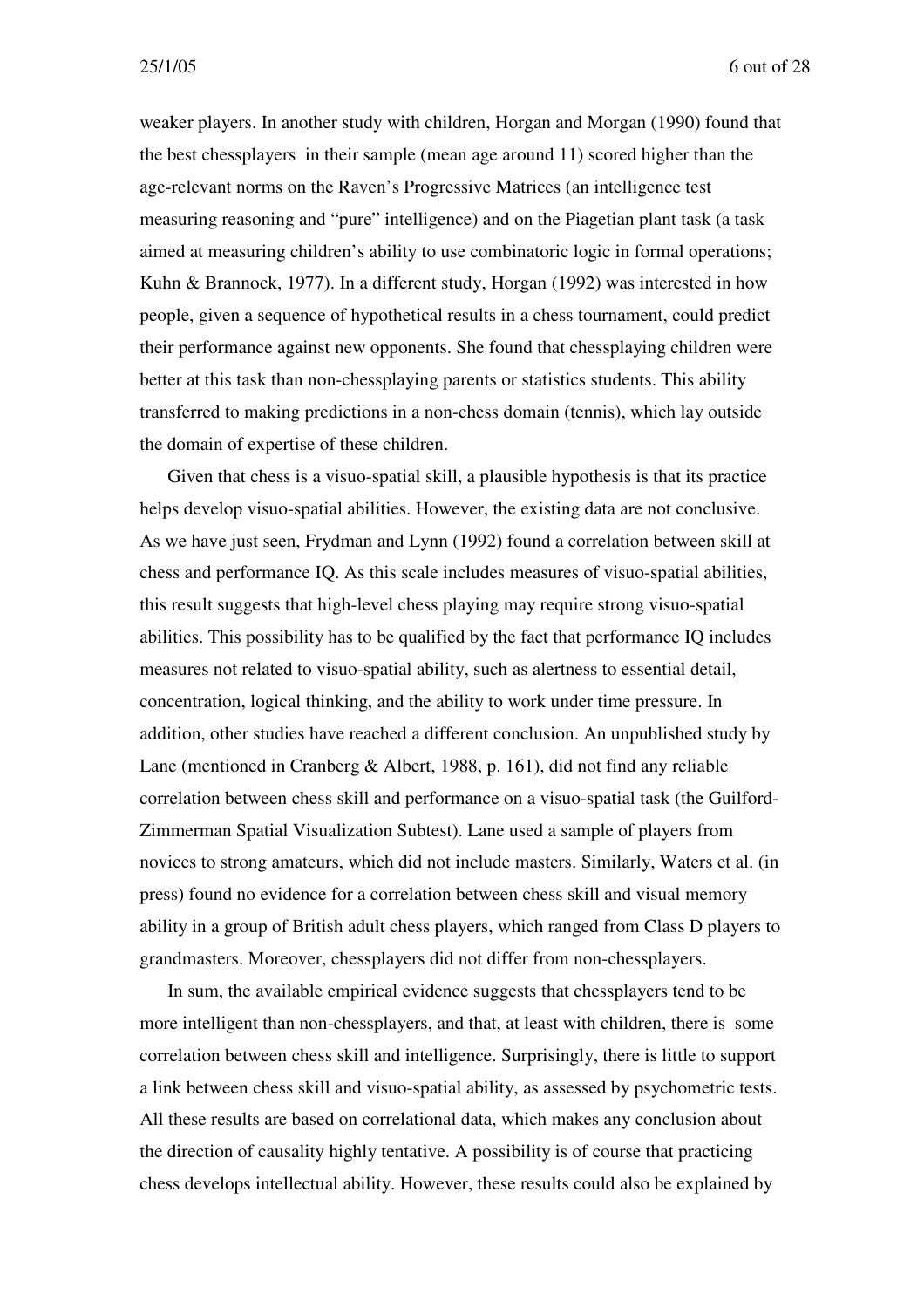selection processes: smarter people are more likely to choose, and to excel in, an intellectual activity such as chess. Finally, there is an indefinite number of more complex causal models accounting for these correlations, for example: both chess skill and IQ are improved by higher motivation. In order to settle the question, we need more powerful experimental designs, where the presence or absence of chess instruction is directly manipulated. This will be the topic of the next section.

## **2 The ideal experiment**

Education science, as well as psychology and medicine, has developed a variety of techniques for establishing whether a given treatment (in our case, chess instruction) positively affects some behavioral target, such as school performance, cognitive ability, or attitude to school (e.g., Travers, 1978; Keppel, 1982). At the very least, the treatment group must be compared to a control group, and possible differences evaluated by a posttest measuring the variable(s) of interest. However, it has been well established in scientific research that simply belonging to a treatment group may affect behavior (the "placebo effect"). A stronger design is therefore to use two control groups; the first (the placebo group) receives an alternative treatment, and the second is given no treatment at all. If the treatment group, but not the placebo group, shows improvement, it can be concluded that the effect is specific to some features of the treatment group, and not due to unspecific factors such as participation in an experiment.

However, the designs discussed so far are not enough to establish that the treatment causally affects behavior. One must also show that there were no differences at the outset. This can be done by randomly allocating participants to treatment and control groups. An alternative way, which can be beneficially combined with the use of randomization, is to submit the participants to a pretest at the beginning of the experiment. This pretest, which can include several tasks, should measure the same variables as those measured during the posttest.

Several additional precautions should be taken. The participants should be blind to the goal of the experiment, or, even better, to the fact that they belong to an experiment, as knowing that one is participating in an experiment may change one's behavior, irrespective of the treatment received. The same applies to the experimenter. Another precaution is to have different people carry out the treatment, the pretest, and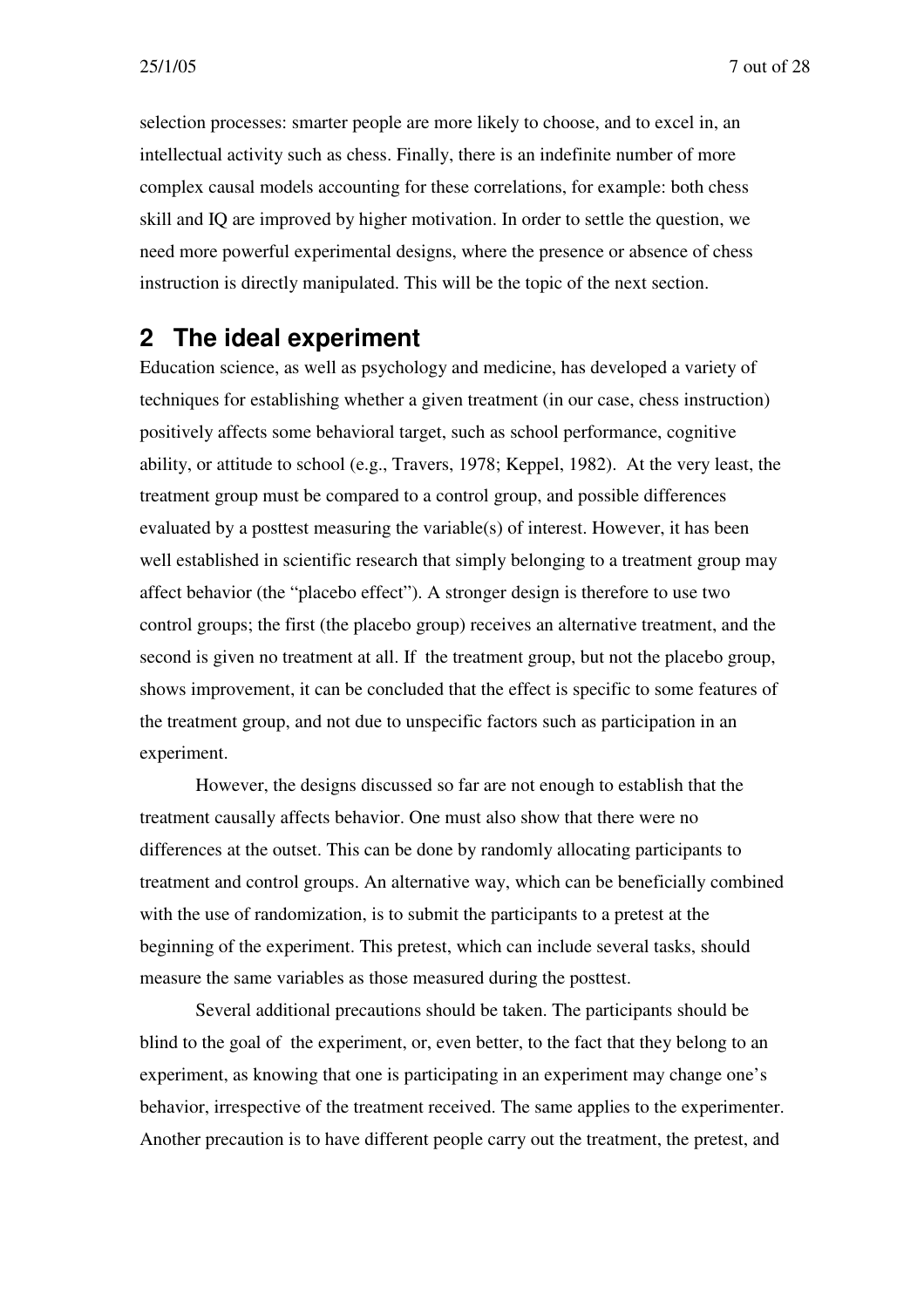25/1/05 8 out of 28

posttest, to avoid knowledge of previous results or group assignment contaminating data collection.

To summarize, the "ideal experiment" should meet the following requirements: random assignment of the participants to the various groups; presence of a pretest to insure that there is no initial difference between the groups; presence of a posttest to measure potential differences due to the treatment; presence of an experimental group and of two control groups, one for eliminating the possibility of a placebo effect; provision of different people for carrying out the treatment, the pretest, and posttest; experimenter's and tester's ignorance of the nature of the group assignment; and participants' ignorance of the purpose of the experiment, and even of the fact that they are participating in a study.

Unfortunately, this ideal experiment is difficult to conduct, for a number of practical, administrative, and ethical reasons. For example, school authorities and parents may object to the random assignment of participants; it is difficult to conceal from the participants that they belong to a special group; and, the presence of a pretest may cue participants to the fact that they belong to an experiment. Indeed, a large number of studies in education use a weaker version of the ideal experiment, where one has to satisfy oneself with a much simplified form of investigation, called the "quasi-experiment." In this case, one does not manipulate the assignment of participants to a given group, but one uses groups already formed (e.g., children attending a chess club vs. children not attending). The problem with quasiexperiments is that the conclusions which can be drawn are severely limited, mainly because the direction of causality is no longer under the experimenter's control (e.g., Travers, 1978).<sup>5</sup> This theme will recur in the analysis of several studies below. For example, an experiment finds that the chess group is more intelligent than the control group. Is it because of chess instruction? Is it due to the fact that intelligent children are more likely to play chess? Or, is it due to a third variable? For instance, it is reasonable to assume that children coping well with time pressure play chess better, as thinking time is limited by a clock, and obtain higher scores in intelligence tests, as some of the subtests are carried out under time restrictions.

<sup>&</sup>lt;sup>5</sup> Statistical techniques exist that allow one to infer causal structures from quasi-experimental designs (e.g., Glymour et al., 1987). These techniques typically require very large samples and a substantial number of variables. We will take up this topic in the Discussion.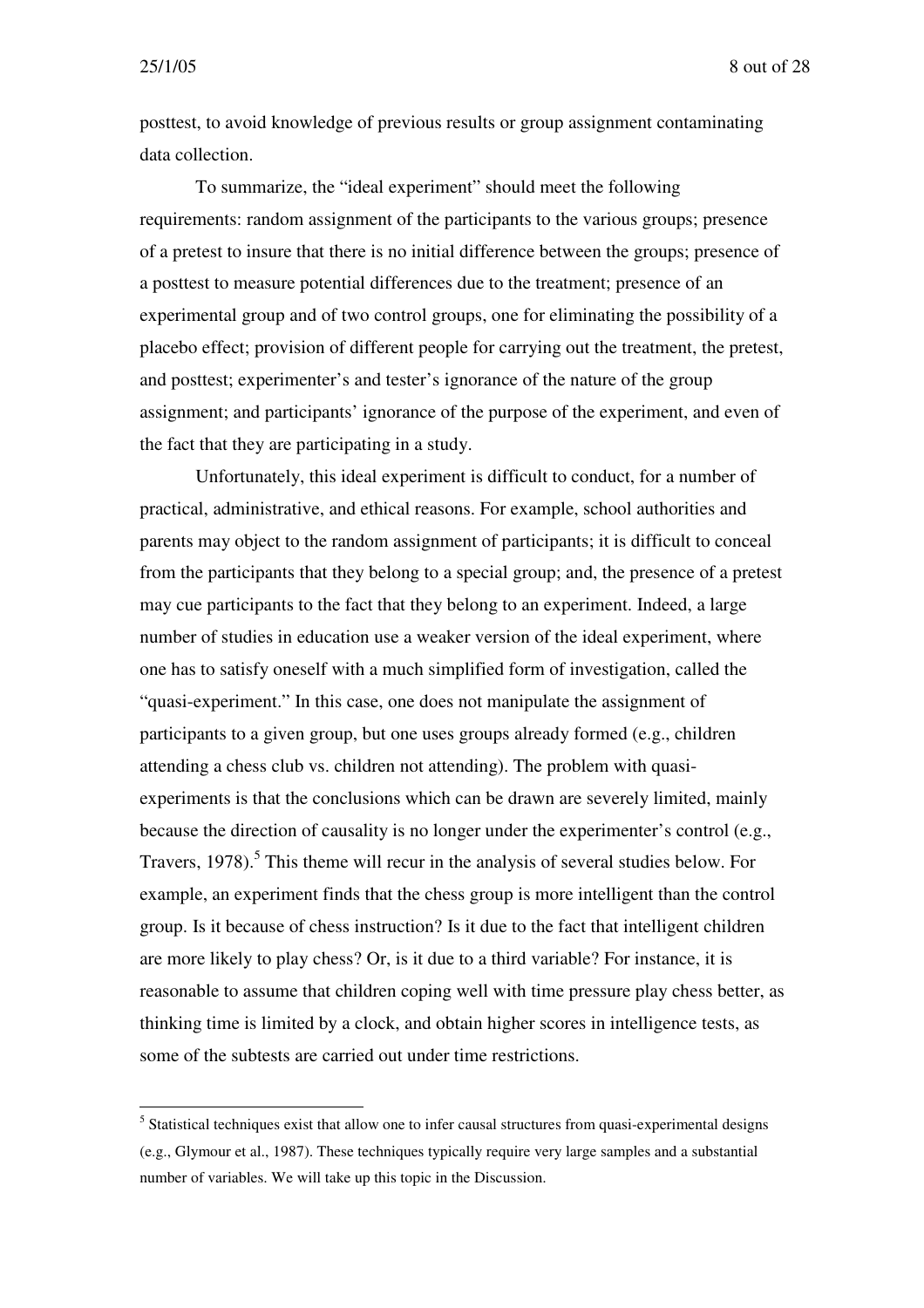# **3 Education and chess: Empirical evidence**

We are now in a position to evaluate research aimed at demonstrating the general benefits of chess instruction. Before discussing the results, however, we must briefly describe the methods we used to select and analyze the studies.

### *3.1 Methods of selection*

#### **3.1.1 Selection criteria**

We compiled a list of publications from several sources: material from the USCF site on research into scholastic chess, previous reviews (Bönsch, 1987; Dextreit & Engle, 1981), scientific databases (Web of Science, PsycInfo), and our own archives.<sup>6</sup> The main criteria for selection were as follows:

- The publication contains an *empirical* investigation into the effect of chess instruction upon some target ability or behavior (such as intelligence, attitude towards school, reading performance, etc.);
- The putative effects were measured in an objective way; and
- At least a modicum of detail was given about the methodology used.

These criteria eliminated most articles, which were either reviews of past work, descriptions of teaching methods, observation studies reporting anecdotes, and statements of opinions. We also decided to perform our analysis on the available publications, without contacting the authors for additional detail. Although this would have led to useful clarifications in several studies, we took this decision because (a) this would have been extremely time consuming; (b) several authors may not be accessible anymore; and, most importantly, (c) school authorities or decision-making bodies on education are likely to base their judgments only on the information available.

### **3.1.2 Evaluation criteria**

Our main interest in this review involves the methodology used, and the extent to which it justifies claims of transfer from chess to other domains. With a few

 $<sup>6</sup>$  It was decided not to include the material contained in this book, unless it had been published</sup> previously.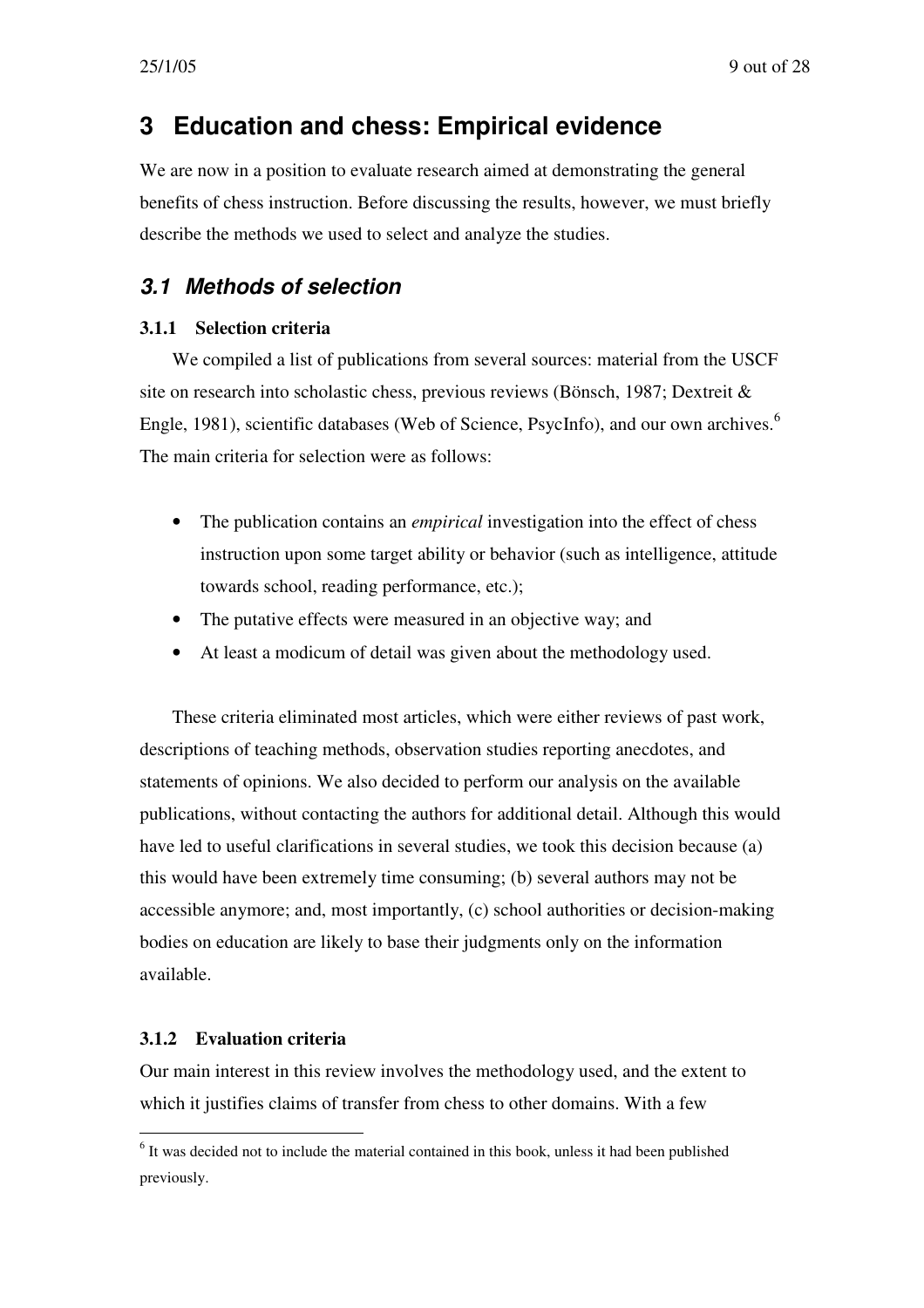exceptions, we will not say much about the statistical techniques used to analyze the results, which were generally appropriate. When dealing with statistical tests of significance, we will use the level of  $p < .05$  as the minimum requirement for a statistically significant result (this is current practice in the behavioral sciences), though more lenient levels were used in some of the studies (e.g.,  $p < .10$ ).

### *3.2 Description of the main studies*

We now present the experiments that passed our selection criteria. A summary is given in Table 1, which compares the selected studies with the ideal experiment along seven criteria, and in Table 2, which provides a list of the psychological and educational measures used. The first and most disappointing finding was that we could identify only a handful of studies. In particular, we were unable to find scientific reports about well-publicized chess experiments, such as that conducted between 1976 and 1979 in Switzerland and that conducted between 1980 and 1984 in Venezuela (for informal reports, see Dextreit & Engel, 1981, and Ferguson, undateda, respectively).

### **3.2.1 Chess and cognitive development; Christiaen (1976), Christiaen & Verhofstadt-Denève (1981)**

The goal of this study was to investigate the effect of chess instruction on children's cognitive development, and more specifically, on the appearance of the stages as described by Piaget's theory (see Flavell, 1963, for an introduction). In particular, the interest lay in the transition between the stages of "concrete operational thought" and the next stage, called the "formal-operation" stage. According to Piaget's theory, this transition occurs at around 14 to 15 years of age.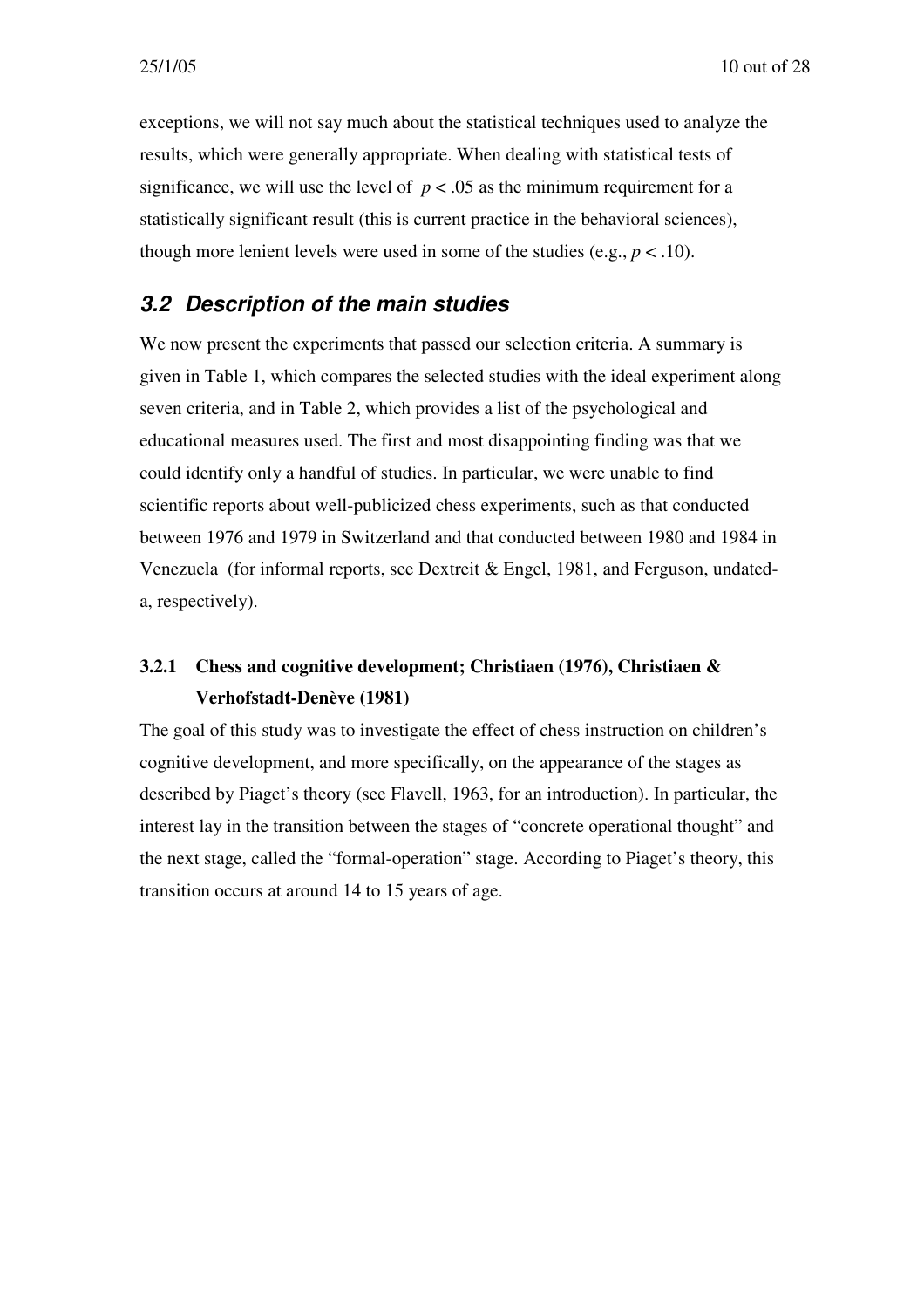|                            | Random<br>allocation | Pretest    | Posttest  | Control<br>group I<br>(placebo) | Control<br>group II<br>(do-nothing) | Different<br>teacher<br>and tester | Subjects<br>blind to the<br>experiment |
|----------------------------|----------------------|------------|-----------|---------------------------------|-------------------------------------|------------------------------------|----------------------------------------|
| <b>Ideal</b><br>experiment | $\sqrt{ }$           | $\sqrt{ }$ | $\sqrt{}$ |                                 |                                     |                                    |                                        |
| Christiaen<br>(1976)       | V                    |            |           |                                 | $\sqrt{ }$                          | V                                  |                                        |
| Frank<br>(1979)            | V                    |            |           |                                 | $\sqrt{ }$                          | V                                  | $\overline{\mathcal{L}}$               |
| Liptrap<br>(1998)          |                      | $\sqrt{ }$ |           |                                 | $\sqrt{ }$                          | V                                  |                                        |
| Ferguson 1                 |                      | $\sqrt{ }$ | $\sqrt{}$ |                                 | $\sqrt{ }$                          | $\overline{\mathcal{L}}$           | $\overline{?}$                         |
| Ferguson 2                 |                      | $\sqrt{ }$ | V         |                                 | $\sqrt{ }$                          | $\gamma$                           | $\overline{?}$                         |
| Margulies                  |                      | $\sqrt{ }$ | V         |                                 | $\sqrt{}$                           | V                                  |                                        |
| Fried &<br>Ginsburg        |                      |            |           |                                 |                                     |                                    | $\gamma$                               |

**Table 1.** Comparison of the experimental design used in the seven selected studies with that of the ideal experiment.

Christiaen used a "posttest-only control group" design. Twenty fifth-grade students (average age at the beginning of the experiment: 10 years 7 months) from two classes of a Belgian boys school were randomly assigned to the chess group, and 20 to the non-chess group. The chess group received one hour a week of chess instruction on Fridays after school, while the control group did not perform any activity and simply went home; this lasted for 42 weeks during term, spread over one and a half years. The chess course was made compulsory by the teacher and the school management. Chess instruction consisted of theory, games, and tournaments. No pretest was given—to prevent the children suspecting that they were part of an experiment. The main posttests consisted of two standard Piagetian tests (the balancebeam test and the liquid test). The study also took advantage of the fact that a series of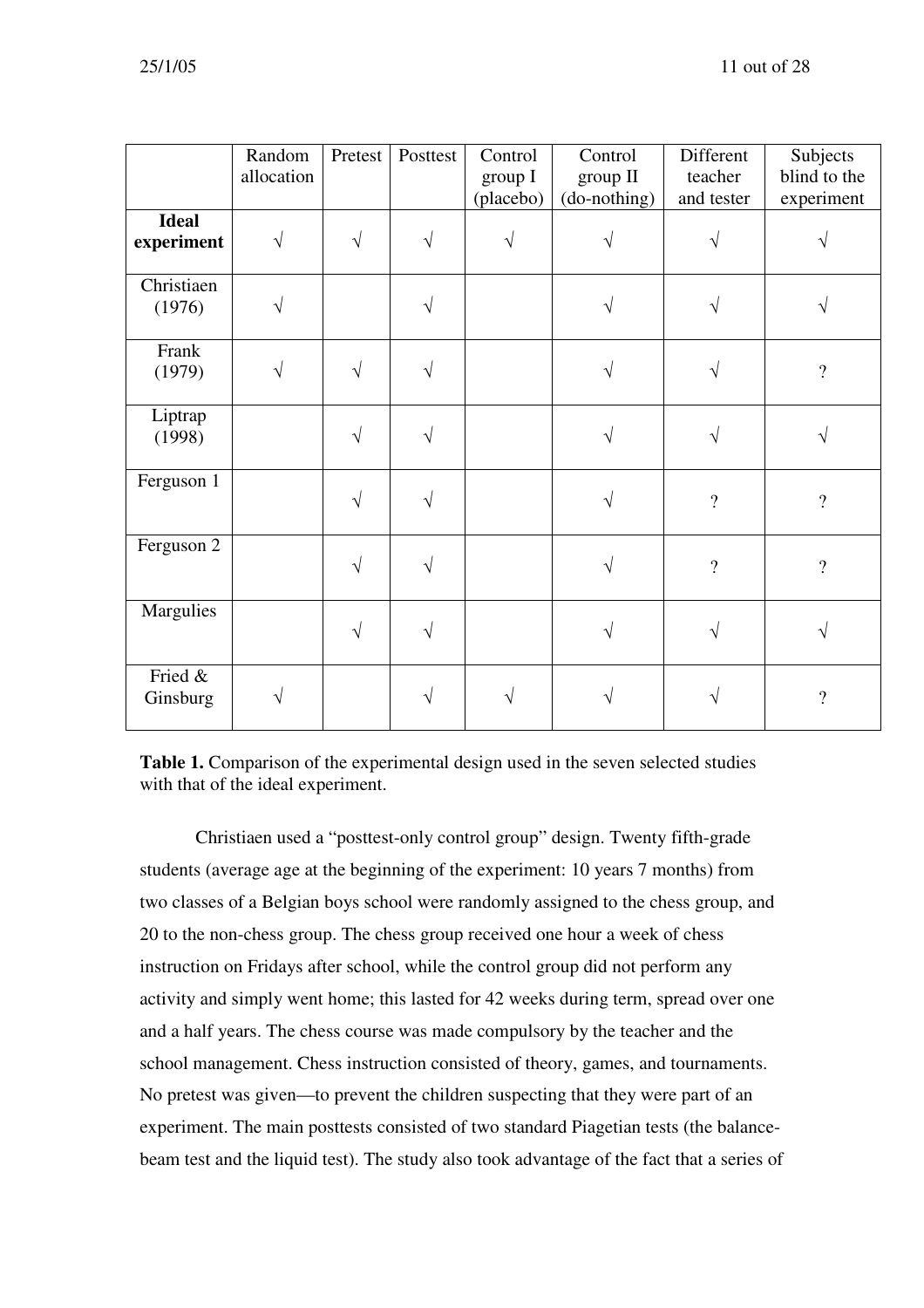aptitude tests for orientation purposes were given annually to the children of the sixth grade, and one of these tests (the "PMS") was used as a dependent variable. The school results at the end of the year were also considered as dependent variables. Finally, chess level in the treatment group was evaluated by a seven-round tournament played using the Swiss system.

| Study             | <b>Measures</b>                                            |  |  |  |  |
|-------------------|------------------------------------------------------------|--|--|--|--|
| Christiaen (1976) | Balance test (Piaget)                                      |  |  |  |  |
|                   | Liquid test (Piaget)                                       |  |  |  |  |
|                   | PMS (aptitude tests for orientation purposes)              |  |  |  |  |
|                   | School results                                             |  |  |  |  |
| Frank (1979)      | PMA (Primary Mental Abilities test)                        |  |  |  |  |
|                   | DAT (Differential Aptitude Tests)                          |  |  |  |  |
|                   | <b>GATB</b> (General Aptitude Tests Battery)               |  |  |  |  |
|                   | D2 test of Brieckenkamp (test of attention)                |  |  |  |  |
|                   | Rorschach test (projective test)                           |  |  |  |  |
| Liptrap $(1998)$  | TAAS (Texas Assessment of Academic Skills)                 |  |  |  |  |
| Ferguson 1        | CTA (Watson-Glasser Critical Thinking Appraisal)           |  |  |  |  |
|                   | Torrance tests of creative thinking                        |  |  |  |  |
| Ferguson 2        | TCS (Test of Cognitive Skills; Memory and Verbal Reasoning |  |  |  |  |
|                   | subtests                                                   |  |  |  |  |
| Margulies         | DRP (Degree of Reading Power test)                         |  |  |  |  |
|                   |                                                            |  |  |  |  |
| Fried & Ginsburg  | WISC-R (Wechsler Intelligence scale – Revised)             |  |  |  |  |
|                   | Block design subtest                                       |  |  |  |  |
|                   | Picture completion subtest                                 |  |  |  |  |
|                   | Survey of school attitudes                                 |  |  |  |  |

**Table 2.** Psychological and educational measures used in the seven studies under review.

No reliable effect was found in either of the two Piagetian tasks, nor in any of the 5 subtests of the PMS test or in its aggregate score, although, in all cases, the chess group did better than the control group (one subtest and the aggregate score were marginally significant at *p* < .10). Statistically significant effects were found for the school scores, both after 5 months of chess instruction, and at the end of the sixth grade.

This study has several good features: random allocation of children to treatment and control groups; the fact that the tests were administered by people other than the researcher teaching chess; and the number and variety of tests used.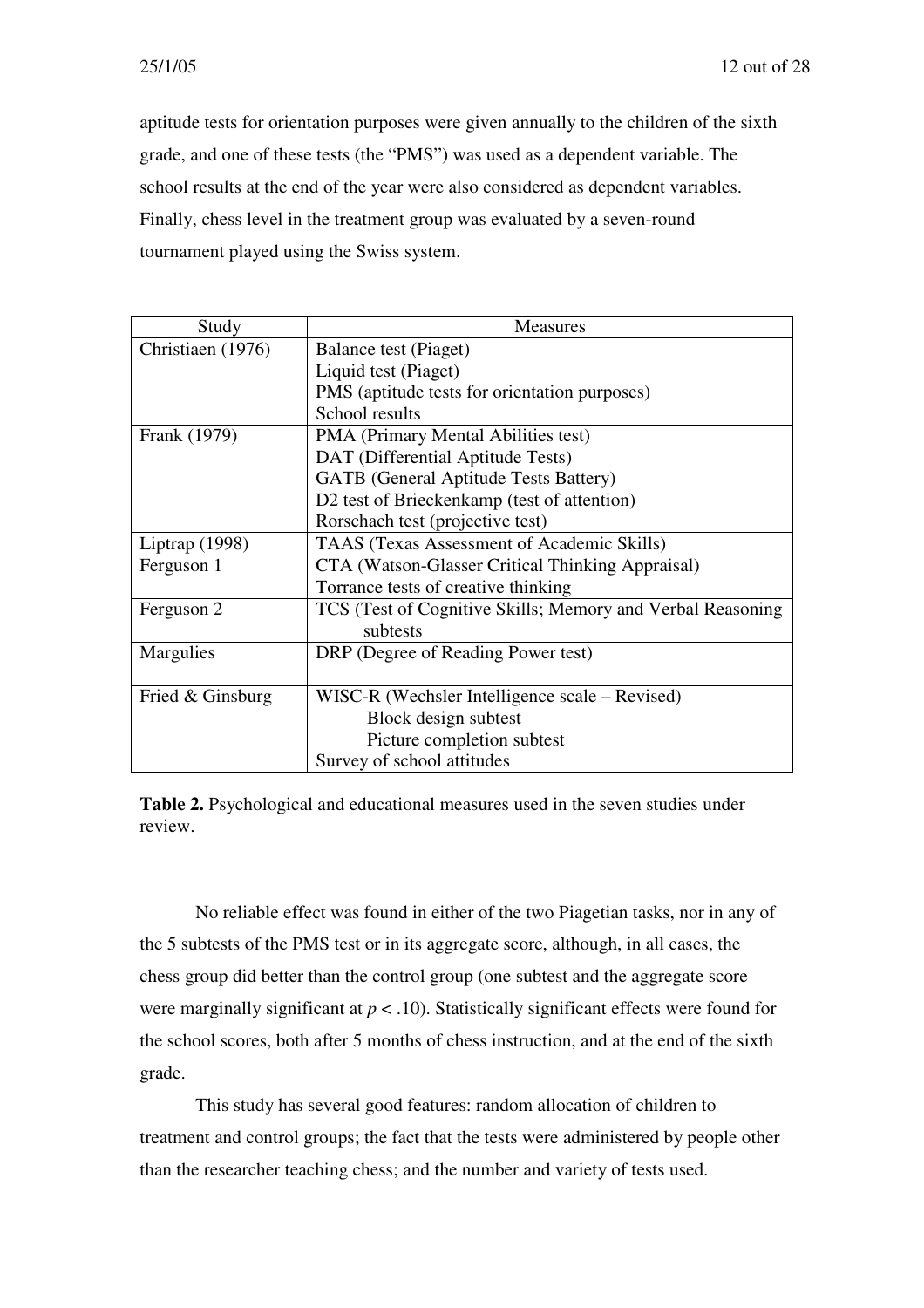25/1/05 13 out of 28

However, some weaknesses must also be mentioned. The lack of a second control group raises the possibility that any observed differences are due to placebo effects. Given the lack of a pretest, it is possible that there were differences between the two groups at the outset of the experiment. In his cautious conclusions, Christiaen (1976, p. 61) mentions another possible source of contamination: "However, we must take into consideration a possible influence of the teachers, who were aware of the trial and thus consciously or subconsciously could act favorably or unfavorably in their relation with the pupils."

#### **3.2.2 Chess and aptitudes; Frank and D'Hondt (1979), Frank (1981)**

In a study conducted in Zaire (Frank & D'Hondt, 1979; Frank, 1981), 92 teenagers (16 to 18 years old) were randomly allocated either to a compulsory chess group or to a control group. The chess group met for an hour twice a week over a one-year period. Instruction included lectures, tests, simultaneous games, and practice. The control group did not perform any special activity. Two psychometric tests (the Primary Mental Abilities Test, and the General Aptitude Tests Battery), totaling 12 subtests, were administered, both before and after the intervention. Three other tests were given only before the intervention: the Differential Aptitude Test, the D2 test (a test of attention), totaling together 6 subtests, and the Rorschach test (a projective test using inkblots). For the experimental group, chess skill at the end of the year was estimated using chess tests.

The study aimed at testing two hypotheses. First, efficacy in learning chess is a function of several cognitive aptitudes, including spatial ability, perceptual ability, reasoning, creativity, and general intelligence. Second, learning chess in turn influences the development of these aptitudes.

In line with the first hypothesis, some of the sub-tests were found to correlate with chess skill after one year of instruction ("spatial aptitude" and "numeric ability" from the Primary Mental Abilities test; "administrative sense" and "numeric aptitude" from the General Aptitude Tests Battery; and "office work" from the Differential Aptitude test). No reliable correlation was found with the variables extracted from the Rorschach test.

With respect to the second hypothesis, a comparison of the scores on the posttest showed that the chess group performed better than the control group on "numerical aptitude" and "verbal ability." Thus, it would seem that skills acquired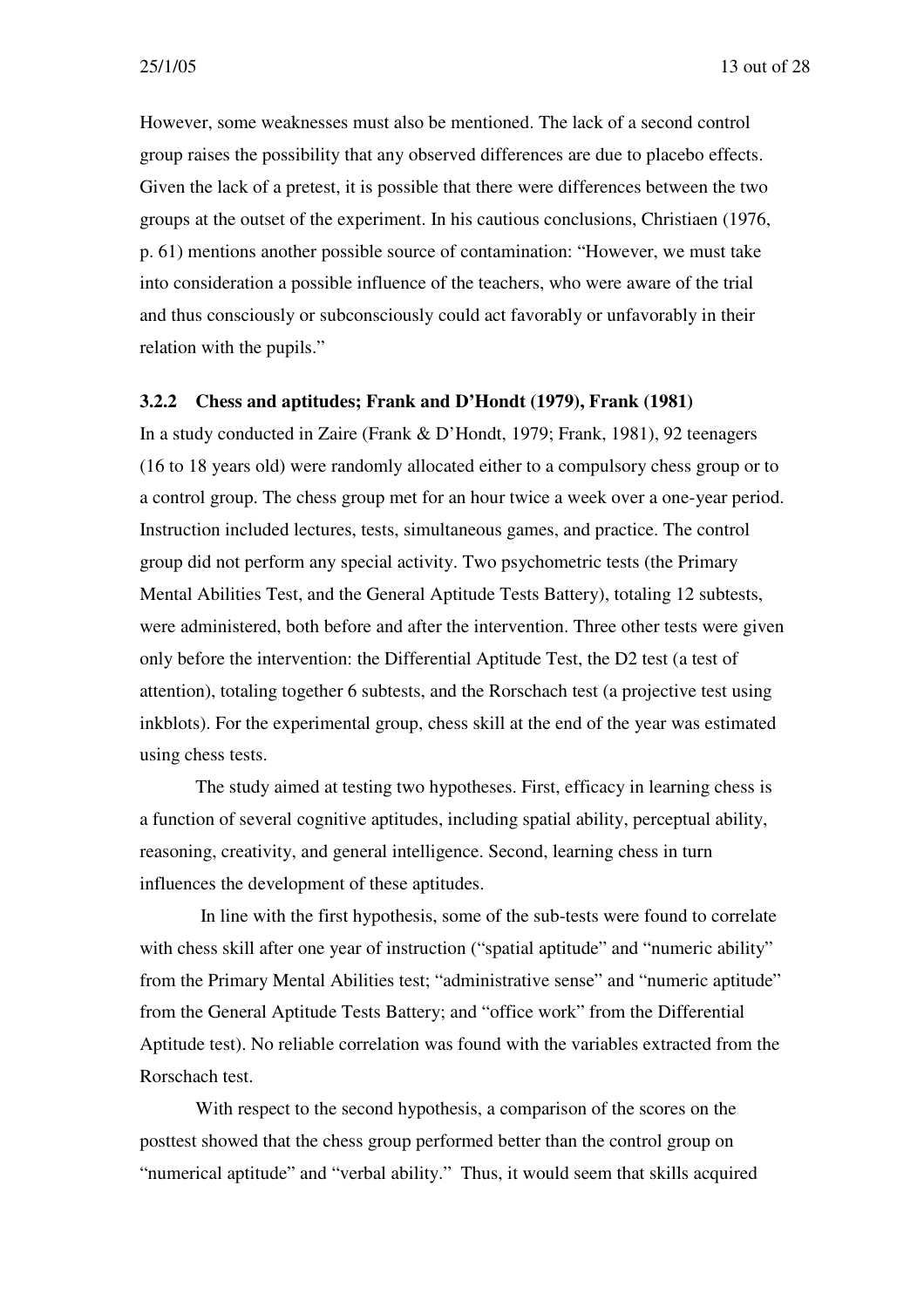25/1/05 14 out of 28

during chess instruction generalized to other domains. However, the interpretation of the results for "numerical aptitude" is complicated by two factors. First, as we have just seen, this measure predicts chess skill. To address this possible confound, we conducted additional analysis on the posttest, using the same variable in the pretest to statistically control for the variability present before the experiment (a technique called "analysis of covariance"; e.g., Keppel, 1982). Even after this adjustment, the chess group outperformed the control group. So, in this respect, the result is robust. The second factor is more worrying. So far, we have dealt with the difference between the two groups in the posttest, but the real question is whether chess instruction *improves* performance. In fact, the progress of the chess group for "numerical aptitude" was small (from 10.4 to 12.2), and most of the differential effect between the two groups is explained by the fact that the control group, for unknown reasons, *dropped* from 12.0 in the pretest to 8.9 in the posttest. Additional statistical analysis showed that the chess group did not improve reliably for this measure. Thus, we conclude that only "verbal ability" was reliably enhanced by chess instruction.

In summary, this study has several strengths, including: random allocation of students to the experimental and control group; use of pretest and posttest with a number of standardized measures; and presence of different persons doing the teaching and testing. However, several weaknesses should also be mentioned: there was only one "non-treatment" control group, and no correction was used for the number of statistical tests carried out (see the Discussion section for more detail). Moreover, it could be argued that most of the tests used were invalid, as they were not designed for an African culture (e.g., Cronbach, 1960); though, it is unclear specifically how this last point would have affected the hypotheses tested by Frank and D'Hondt. Finally, Frank and D'Hondt mention two additional weaknesses which may limit the generalizability of their study: first, the lack of motivation and interest of most students, and, second, the low test results obtained. In particular, the lack of motivation suggests caution before organizing compulsory chess classes.

#### **3.2.3 Chess and standard test scores; Liptrap (1998)**

The aim of this study was to investigate the extent to which elementary students' participation in a chess club affects their standardized test scores. The study, which was conducted in four elementary schools in a large suburban school district (serving middle-class and affluent neighborhoods) near Houston, Texas, included 571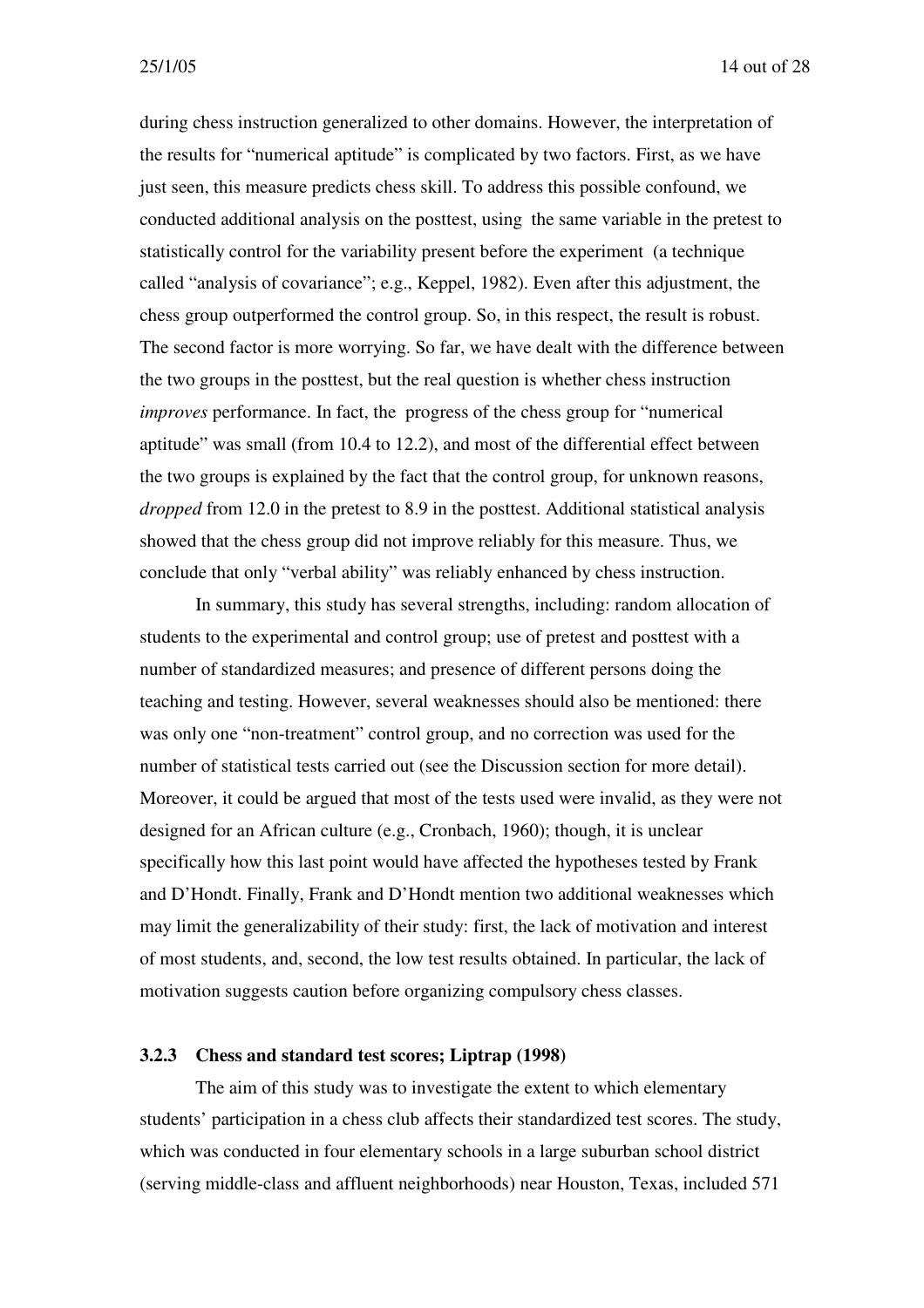students, and compared their third and fifth grade scores on the Texas Assessment of Academic Skills (TAAS). An advantage of this method of assessment is that a related measure, the Texas Learning Index (TLI), makes it possible to compare students across years and across grades. The comparison was between students who participated in a school chess club in fourth and/or fifth grade and students who did not. The chess sample included 67 students (74.6% male), and the non-chess sample 504 students (50.8% male). The samples were further divided into special-education students, regular students, academically-able students, and gifted-and-talented students. Both for the chess and control group, most of the sample consisted of regular students (34.3% and 53.4%, respectively).

In the  $3<sup>rd</sup>$  grade (that is, before chess instruction), the chess group was somewhat better (3.4 TLI points) than the control group with respect to reading, but not reliably so, and was marginally better for mathematics ( $p = .051$ ). By the fifth grade, the chess group clearly outperformed the control group for reading  $(p < .001)$ and mathematics ( $p < .005$ ). The differences were particularly clear with the subgroup of regular-track students: chessplayers scored 4.3 TLI points higher than nonchessplayers in reading ( $p < .01$ ) and 6.4 points higher in mathematics ( $p < .00001$ ). Both groups improved over the two years for the two scores, but the improvement was stronger for the chess group (about twice the improvement of non-chess players in both reading and mathematics), although no information is provided on the statistical reliability of this difference.

Strengths of the study include a large sample, pretest and posttest, and the fact that the chess teacher did not collect the test scores himself. Unfortunately, several weaknesses are also present. In particular, the non-random assignment of subjects to the two groups leaves open the possibility that the two groups were self-selected; this suspicion is supported by the fact that the two groups differed at the beginning (although not reliably so), the chess group being overall better in both mathematics and reading. Another weakness is that statistical tests are reported selectively: t-tests comparing the chess group and the non-chess groups are given for the regular students at the  $3<sup>rd</sup>$  and  $5<sup>th</sup>$  grades, and for the special-education students at the  $5<sup>th</sup>$  grade, but not for the other subgroups or for the entire sample. This leads to the unfortunate (and perhaps incorrect) impression that the claims of the study are overstated. Finally, there were obvious differences between the two samples, which strongly suggests that some self-selection mechanism was present: the chess group was predominantly male,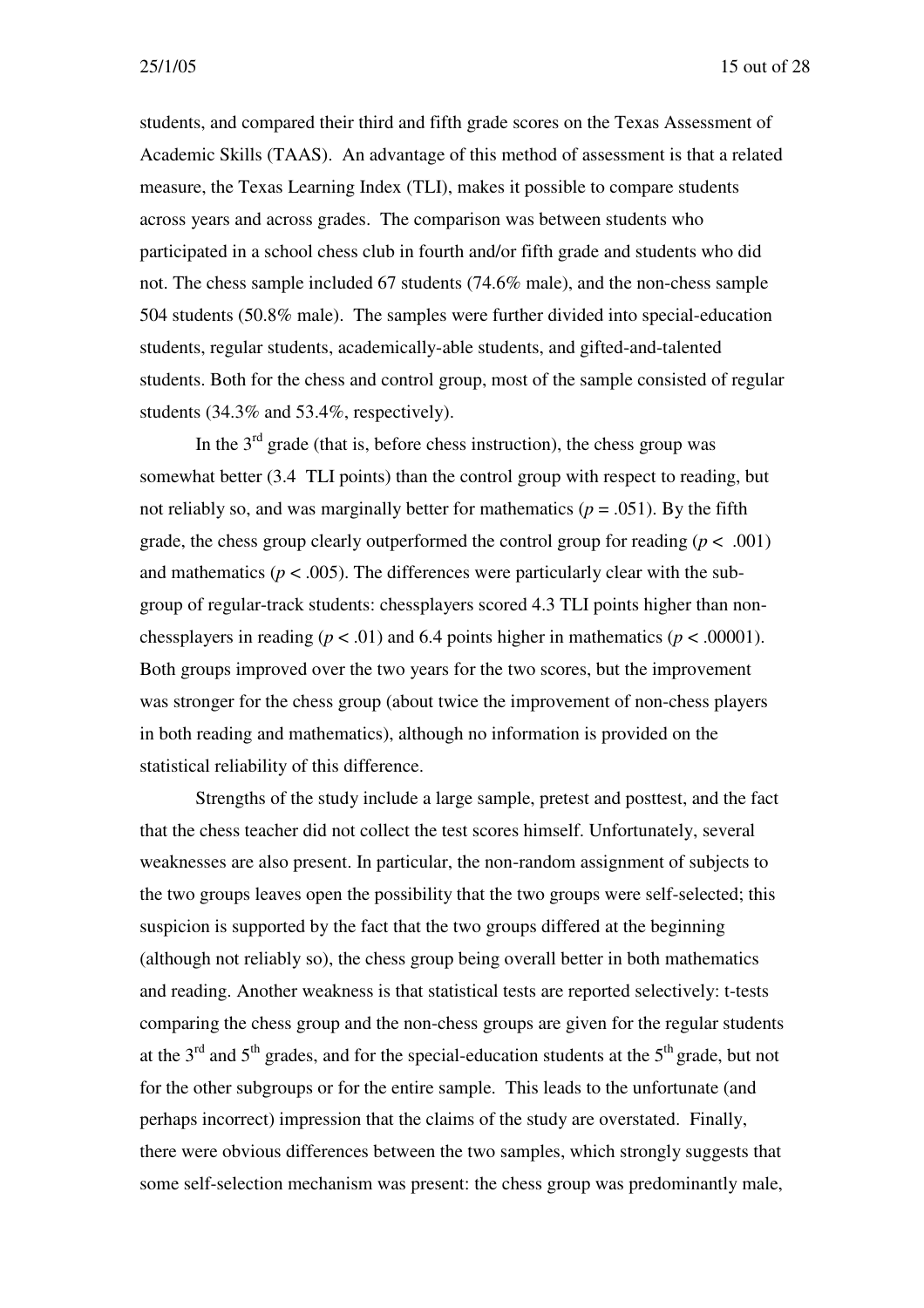and 52.3% of the chess group belonged to the subgroups of academically-able students or gifted-and-talented students, as compared to 33.5% of the control group. Liptrap anticipated this criticism by noting that "the chess group is 3:1 male and has a higher percentage of AA and GT students. The objection that this constitutes a self selective elite group is answered by considering the four tracks separately." However, the data presented in his article are not sufficient to rule out the possibility of self selection.

#### **3.2.4 Ferguson's studies**

The studies carried out by Robert Ferguson are often cited. Here, we discuss two of them (a third study, the "Tri-State area school pilot study," cited in Ferguson (undated-a), did not provide enough detail to allow us to evaluate it).

### **3.2.4.1 Teaching the fourth "R" (Reasoning) through chess; (Ferguson, undated-b) 7**

This project, which took place from 1979 to 1983, aimed at providing stimulating experiences fostering the development of critical and creative thinking. Participants were gifted students (with an IQ equal to or higher than 130) in grades 7 through 9, in the Bradford (PA) area school district. They chose among a variety of special activities such as chess, dungeons and dragons, Olympics of mind, problem solving with computers, creative writing, and independent study. Each group met once a week for 32 weeks.

Participants were tested with alternate forms of the Watson-Glaser Critical Thinking Appraisal test (CTA) and of the Torrance test of creative thinking, both at the beginning and at the end of the year. Results for the CTA showed that the chess group significantly outperformed the non-chess groups ( $p < .001$ ), the computer group  $(p < .003)$ , and the non-participants  $(p < .025)$ . With the Torrance test of creative thinking, the chess group showed statistically significant improvement in "fluency," "flexibility" and "originality" when they were compared to the population norms and the non-chess groups. There was also a significant difference in "fluency" and

 $<sup>7</sup>$  This study is referred to as "Developing critical and creative thinking through chess" in Ferguson</sup> (undated-a).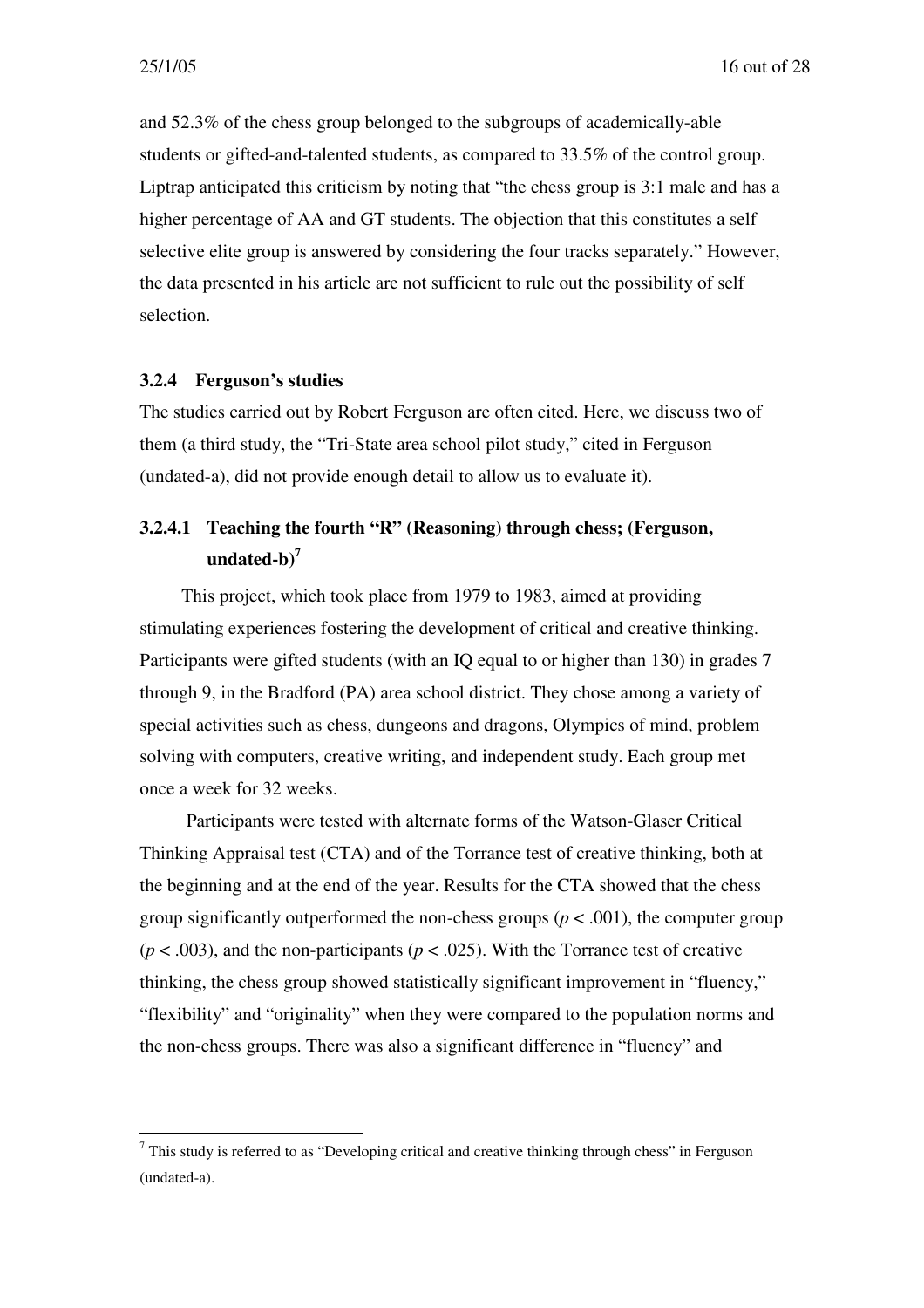"originality" (but not in "flexibility") for the chess group compared to the computer group.

Ferguson used a pretest and posttest design and used more than one control group, each carrying out activities other than chess. However, this study has an important weakness that rules out any interpretation of the results in terms of the contribution of chess training to critical thinking and creativity: students switched activities either quarterly or semi-annually, and chess players participated in other activities as well. Therefore, we do not know whether the improvement is due to chess treatment or to the other treatments. Another limitation of this study is that it investigated a gifted population; hence, the claims cannot be generalized to the entire population of school students. Finally, the sample was rather small (15 students in the school chess club).

### **3.2.4.2 Developing of reasoning and memory through chess (Ferguson, undated-a)**

This study looked at skills in Memory and Verbal reasoning. Fourteen 6<sup>th</sup> graders (9 boys and 5 girls; mean IQ=104.6) from a rural school in Pennsylvania, received chess lessons two or three times a week and played chess daily from September 1987 to May 1988. The design consisted of a pretest and posttest, using the "memory" and "verbal reasoning" subtests from the California Achievement Test battery. The differences between the posttest and the pretest were compared to the national norms. The chess group improved more than the general population in the "memory" subtest ( $p < 0.001$ ). With "verbal reasoning," the chess group outperformed the general population only marginally  $(p < 0.10)$ . Ferguson also reports tests about gains within the treatment group, although it is not clear how these results were computed.

Strengths of the study include a pretest and posttest design, and the use of well-standardized measures. However, there are also several weaknesses in this study. There was no random allocation of participants to groups, the sample was very small, and there was no control group carrying out an activity different than chess. Therefore, it is difficult to identify what are the causes of the improvement. For example, the results could be explained by the fact that the group was performing an intellectual task daily, in which case any intellectual task could have done as well as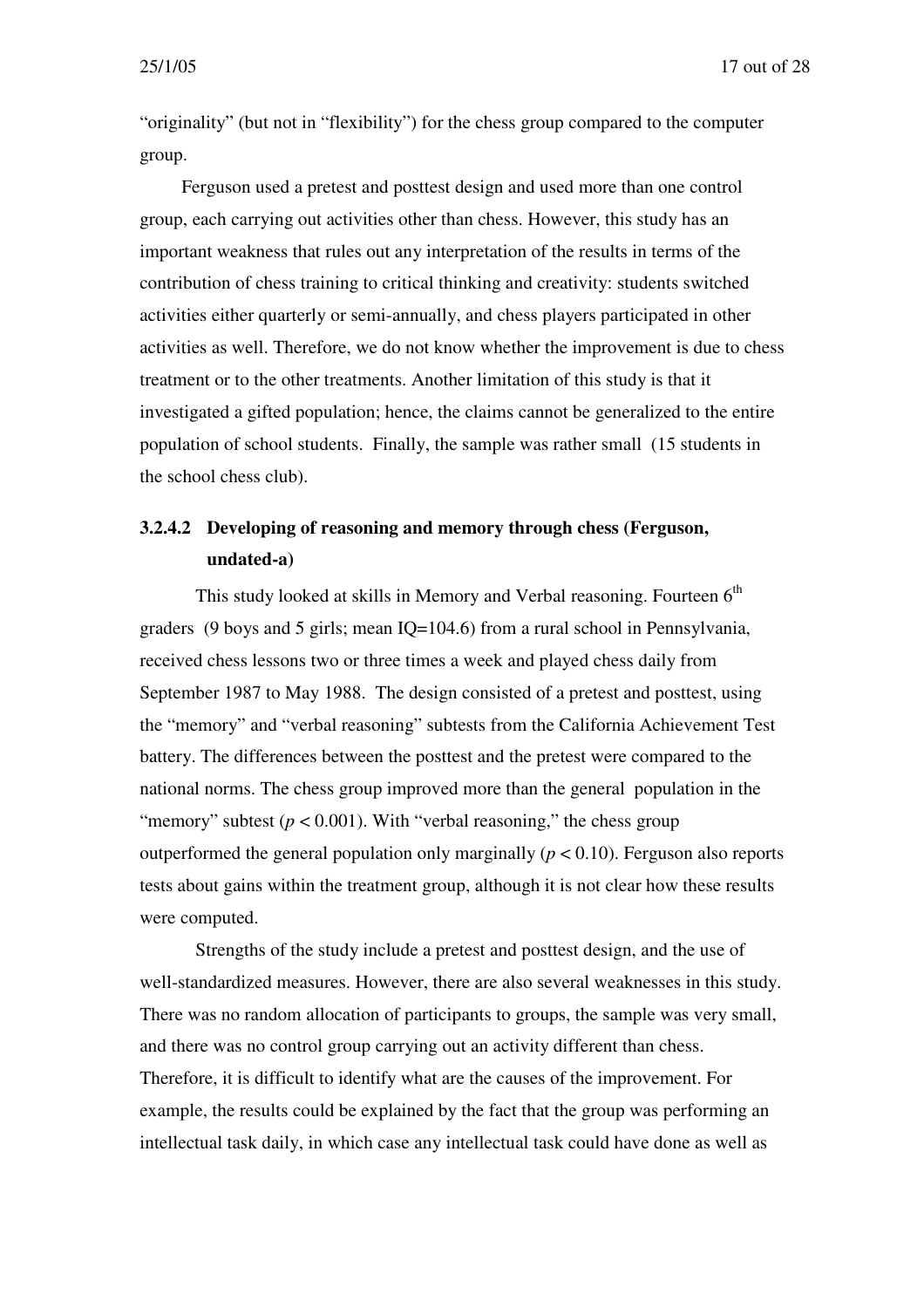25/1/05 18 out of 28

chess. An alternative explanation could draw on the motivation that students were receiving daily from their tutor.

#### **3.2.5 The effect of chess on reading scores; (Margulies, undated)**

This study was interested in changes in reading scores after chess instruction. Midelementary school children in the South Bronx, New York City, joined chess clubs at school. In the first year, they received chess instruction by chess masters; in the second year, instruction was enhanced by computer-supported chess activities. Participation was voluntary. All subjects had taken a "Degree of Reading Power Test" (DRP test) at the end of the school year and in the prior year (students who scored below the 10<sup>th</sup> percentile were not included in the study). These results were used as pretest and posttest. The results of the two years were combined, yielding 53 subjects (it is unclear from the report whether some students participated in both years). The control groups consisted of the national norm for the same grade and the average student in the school district.

Students in the chess group made reliably greater improvements than the average student in the country and the average student in the school district, who both showed no gain. However, it also turned out that the chess group had higher entrylevel scores, on average, which could point to a selection bias. To address this possible confound, Margulies compared the chess group with a non-chess control group made up of children with high entry-level reading scores, comparable to those of the chess group. Again, more pupils in the chess group showed gains than in the control group.

These results sound impressive, and it is fair to say that the study has several strengths (including: use of pretest and posttest; and tests carried out independently from chess instruction). Unfortunately, it also has several weaknesses. The use of a quasi-experimental design makes conclusions about the effect of the treatment highly tentative. This is acknowledged by Margulies (p. 10): "[…] chess participants form a pool of intellectually gifted and talented students. Students who join this group make contact with a core of high achievers and thereby develop more academic interests, speak at higher levels of standard American speech and take on the values of achievement. […] Our research does indicate that although some chessplayers began the year as poor readers, the chess program attracts a higher percentage of excellent readers than are found in the general District Nine population. This supports the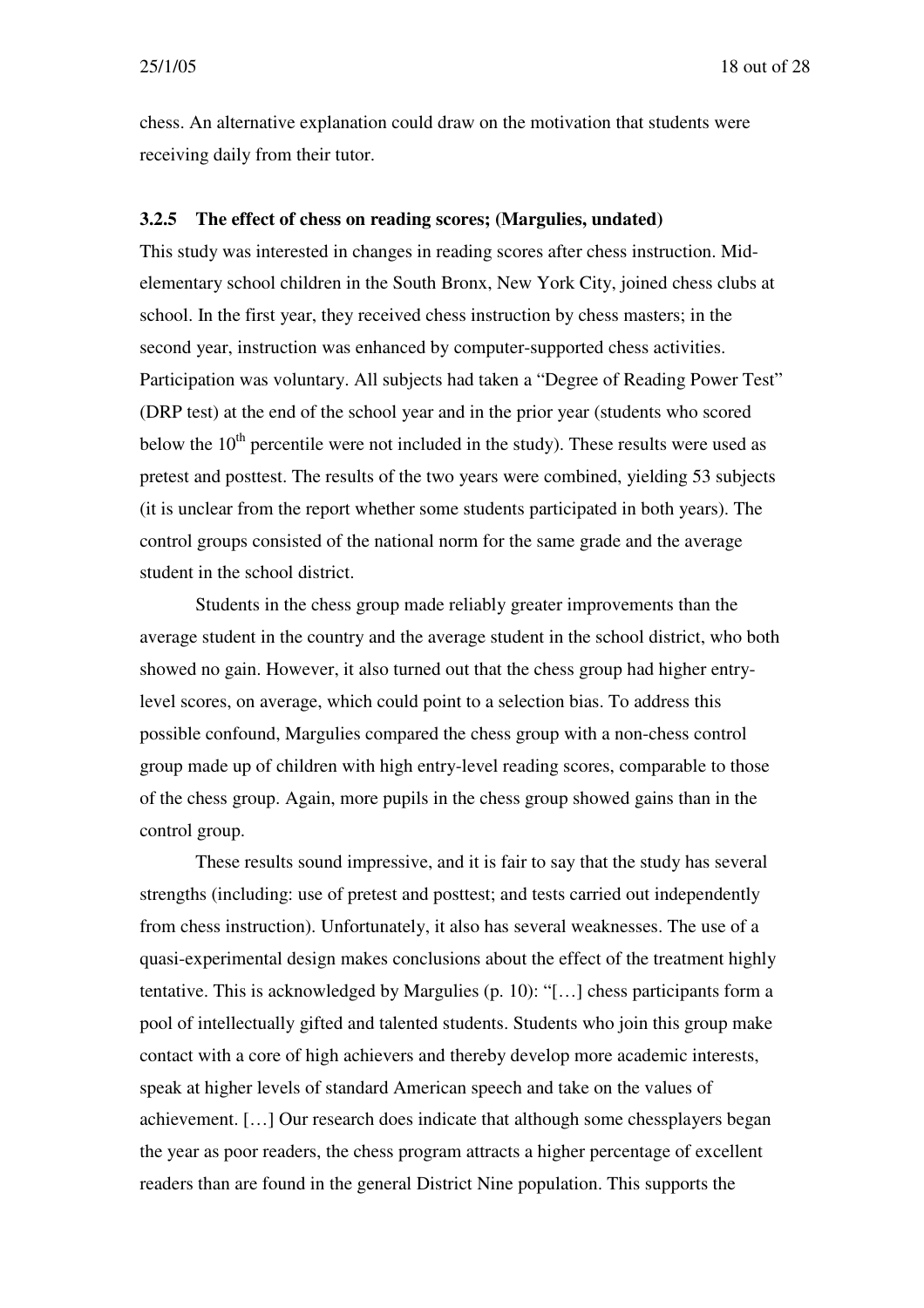possibility that chess participation does function as an Intellectually Gifted and Talented Program." Another weakness is that the effect of playing chess is confounded by the use of computers in the second year. Finally, the study did not use a control group engaged in another activity not related to chess. As a consequence, it is difficult to identify the reasons for the improvement. For example, we cannot rule out the possibility that the effects were caused by participation in an extra-curricular activity or involvement in an intellectual task.

### **3.2.6 The effect of learning to play chess on cognitive, perceptual, and emotional development in children (Fried & Ginsburg, undated)**

This experiment was interested in the effects of chess instruction on the development of perceptual ability, visuo-spatial ability, and attitude towards school. The sample consisted of children with mild learning and behavior problems, referred for counseling by classroom teachers because of behavior problems. Thirty fourth and fifth graders (15 males and 15 females) from Brooklyn, New York, were randomly assigned to one of three groups: chess, counseling (which was used as a placebo group), and no-contact. Each subject was blind to the treatment condition. Chess instruction consisted of lectures, demonstrations and games. After 18 weeks, three tests were given: (a) the "figure completion" subtest of the revised version of the Wechsler Intelligence Scale for Children, measuring perceptual ability, and in particular visual awareness to detail; (b) the "block design" subtest of the same test, measuring visuo-spatial ability; and (c) a survey of school attitudes. No difference was found between the three groups. Additional analysis showed the presence of an interaction between gender and treatment in the block design task and the school attitude test. In the block design task, girls scored significantly lower than boys in the chess group, while no gender difference was seen in the other groups. In the survey of school attitudes, girls obtained higher scores than boys in the chess group, while there were no gender differences in the two other groups. These two interactions were not predicted by Fried and Ginsburg.

The strengths of this study are a clean design, with random assignment to the groups, an experimenter blind to the treatment condition for each subject, and the presence of two control groups, one controlling for placebo effects. A relatively minor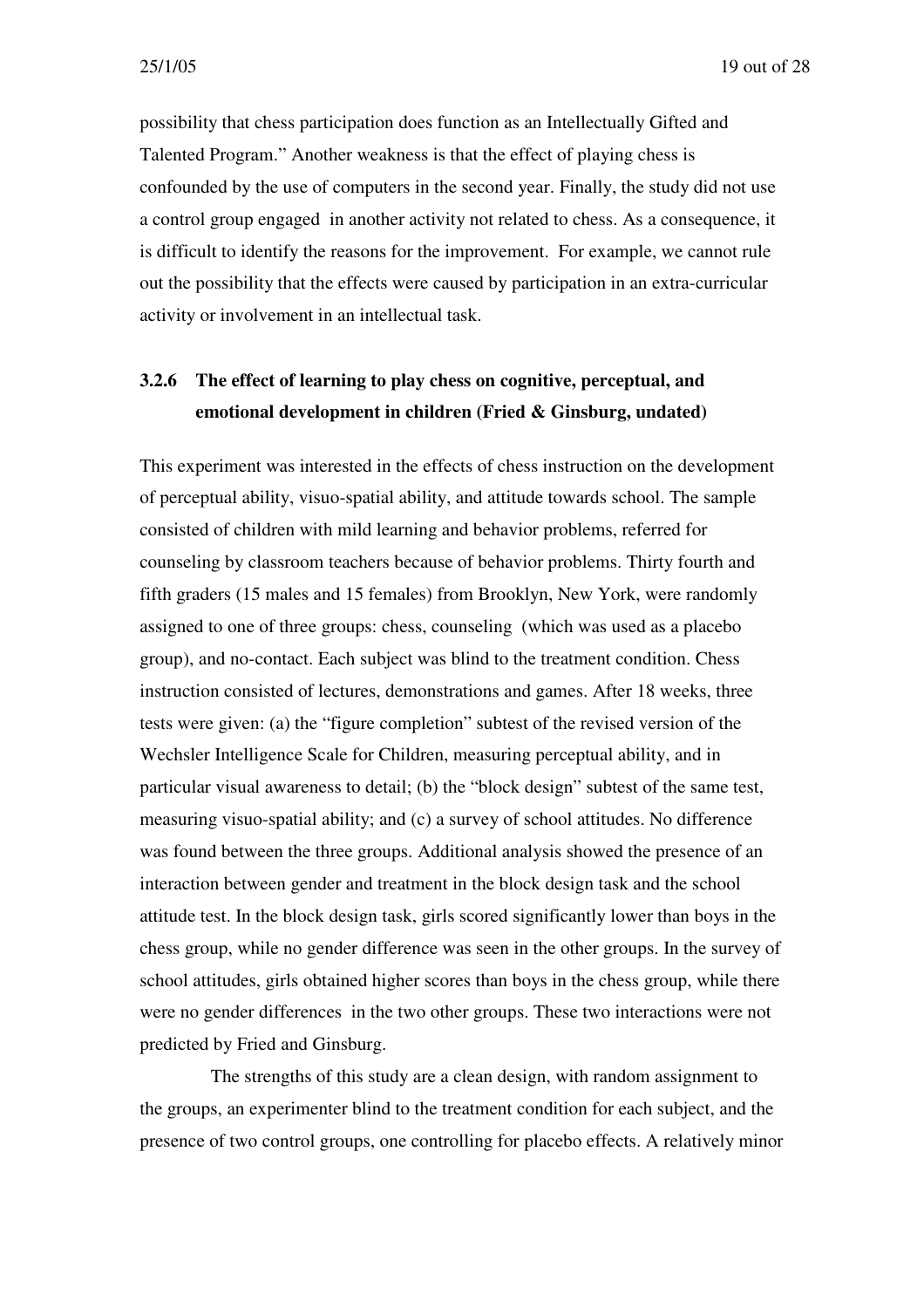weakness is the absence of a pretest, which is counterbalanced by the random group assignment.

#### *3.3 Methodological remarks*

As mentioned earlier, the design that allows us to be most confident about assigning effects to chess instruction is the "ideal experiment," which randomly assigns participants to treatment and control groups. For a variety of reasons discussed above, this type of experiment is very hard to conduct in education, and researchers often have to be content with weaker designs. The seven empirical studies reviewed in this section are no exception. While most of these studies reported some positive effect, all had methodological weaknesses that limit their generalizability to some extent.

Only three studies (Frank & D'Hondt, 1979; Christiaen & Verhofstadt-Denève, 1981; and Fried & Ginsburg, undated) used a design with random assignment. The other studies, which relied on quasi-experimental designs, used statistical techniques too weak to infer the causal structure of the variables under study. In particular, there were often no safeguards against the placebo effect (belonging to a group under study affects one's behavior) and the (non-conscious) influences of the teacher/tester.

In some cases, a large number of variables were examined, either in the pretest or the posttest, or in both. Just by chance, some of the statistical tests may have turned out to be significant. To control for the inflation of false positives (i.e., significant differences due to chance), it is necessary to incorporate statistical corrections for multiple tests. None of the studies included such corrections. The possibility of spurious results is clear in Frank and D'Hondt's (1979) and in Christiaen and Verhofstadt-Denève's (1981) studies, where a number of statistical tests were carried out on a number of different variables. In both cases, effects that were directly predicted (chess improves a number of aptitudes, including visuo-spatial abilities, in Frank and D'Hondt's study; and chess speeds up transition between Piaget's stages in Christiaen and Verhofstadt-Denève's study) were not observed. In the second case, non-predicted differences (positive influence of chess on school results) were observed. This pattern of results suggests the need for caution in interpreting the outcome of the experiment.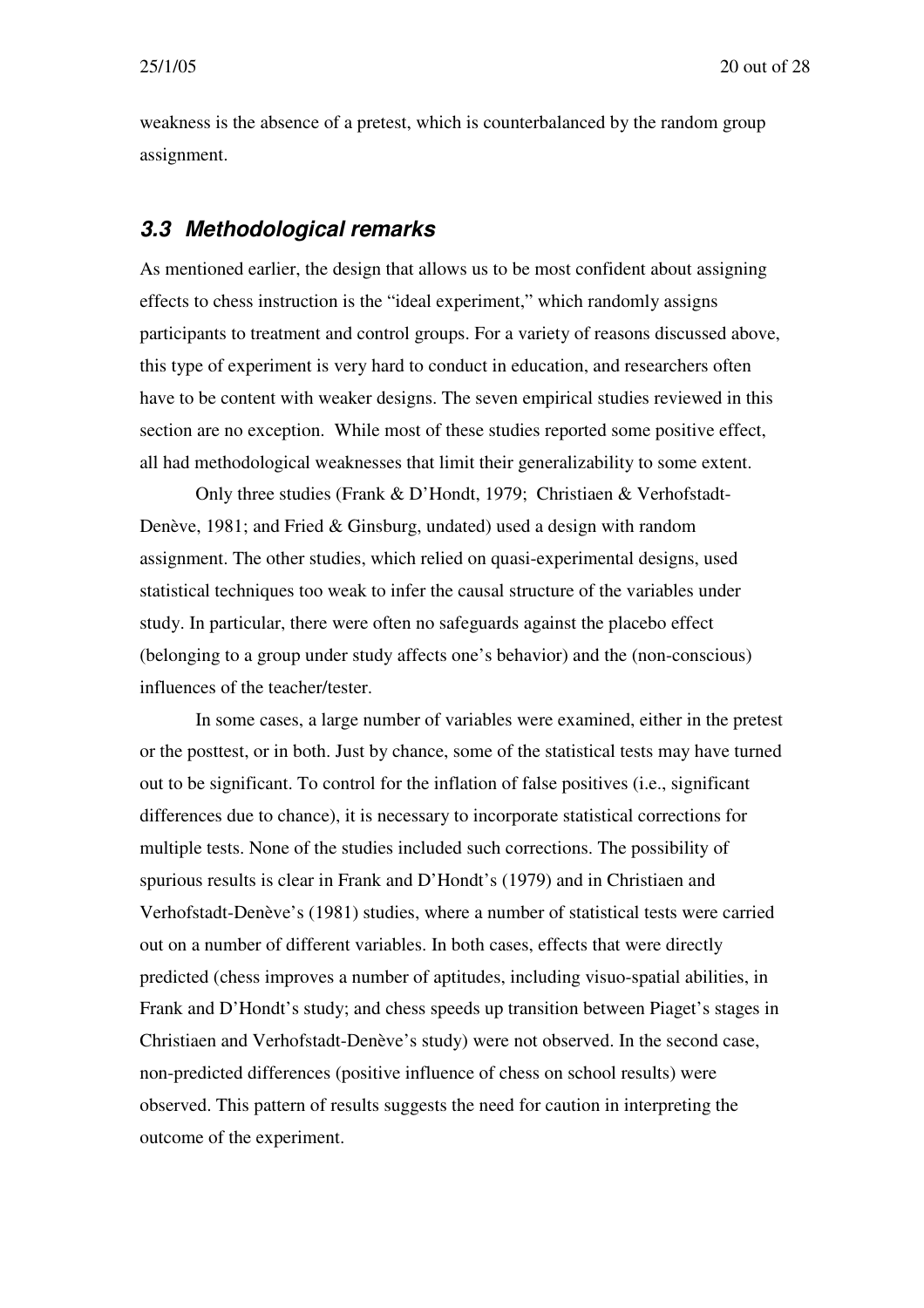Three other methodological weaknesses should also be mentioned. First, no study has examined the long-term benefits of instruction. This is an important omission, as chess instruction would be of little value if its presumed benefits disappeared after one or two years. Second, the characteristics of the teacher were rarely, if ever, controlled. Typically, the teacher is a motivated chess player convinced that chessplaying has considerable benefits for children. A possible confound is that these special features, rather than chess itself, influence children. Finally, a very unsatisfactory feature of this research is the total lack of replication. None of the studies under review was repeated with the same experimental design and under similar conditions.

### **4 Discussion**

### *4.1 Evaluation of past and current research*

As mentioned earlier, research in psychology and education suggests that cognitive skills do not transfer well from one domain to another. Thus, the default position for most education experts will be that skills developed during chess study and practice will not transfer to other domains. Do the empirical data on chess research refute this position? Unfortunately, the answer is: no.

In our review of chessplayers' cognitive abilities, we presented some evidence that adult players are more intelligent than the average population. However, some specific predictions were not supported; in particular, that chessplayers should have better visuo-spatial skills. More importantly, these correlational data are in themselves insufficient to establish the causal role of chess practice on intelligence; as noted several times, such data are consistent with a variety of other explanations, including the possibility that chess selects more intelligent individuals. What is needed are studies where chess instruction is directly manipulated, in order to allow one to evaluate the specific effect of chess instruction. Our review uncovered three studies meeting this criterion, with a random assignment of participants to a chess group and to control group(s). Results only weakly supported transfer from chess instruction: in Frank and D'Hondt's (1979) experiment, only "verbal ability" was convincingly influenced by chess instruction; in Christiaen and Verhofstadt-Denève (1981), an effect was found only with school scores; however, Christiaen (1976) warns us of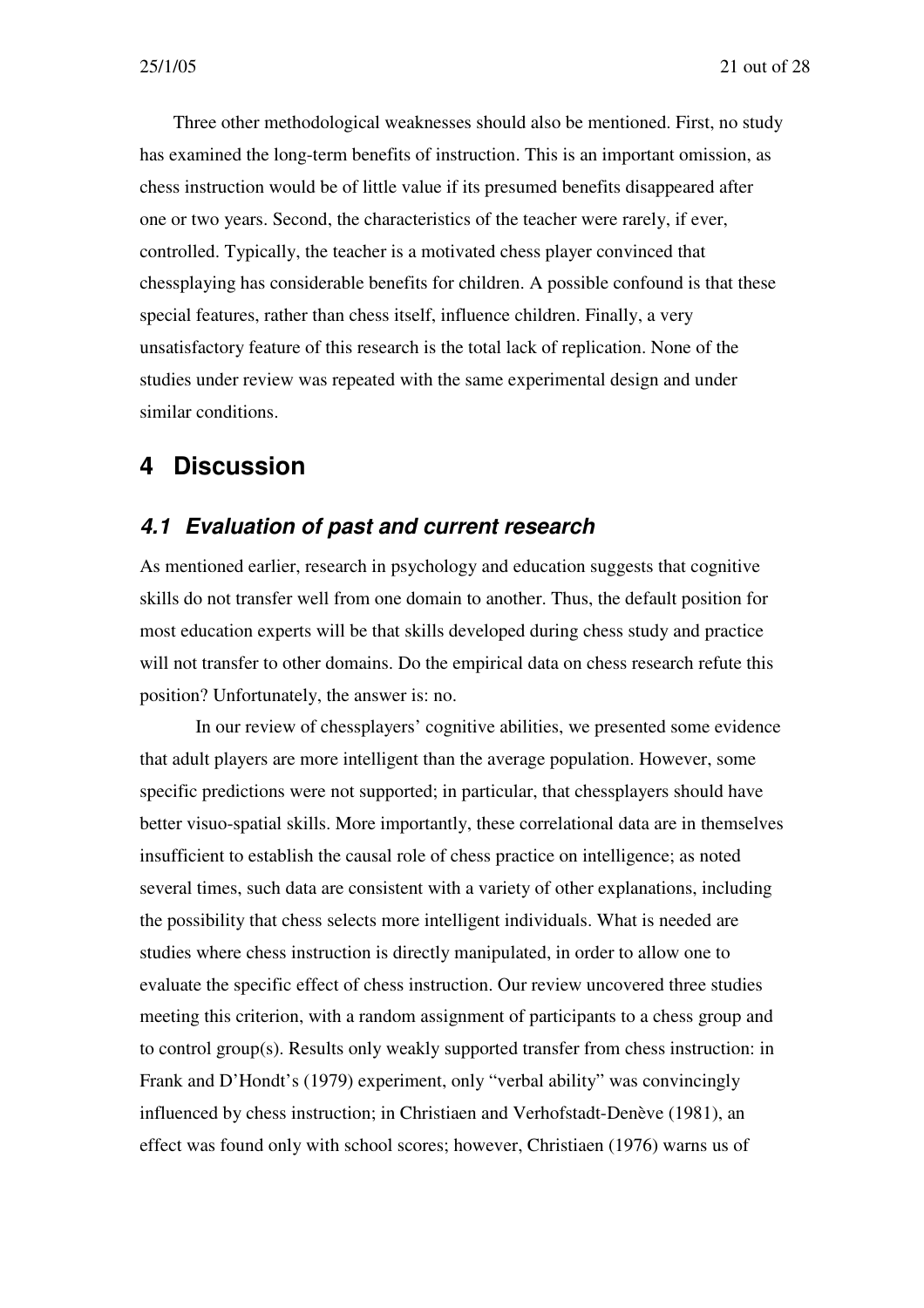possible unwanted contamination from the teachers; finally, Fried and Ginsburg (undated) did not find any main effect of instruction.

We have already commented on the methodology used in these studies, and mentioned a number of weaknesses. This critical evaluation was qualified by the fact that a number of organizational, ethical, and practical constraints hamper research into education. Here, we give some more general considerations about the quality of the studies we have reviewed, using criteria commonly used in scientific research.

Many of these studies, and most of the studies that did not satisfy our selection criteria, did not give enough detail about the methods used and the results obtained. Such a level of detail would be necessary for enabling proper evaluation, making replication possible (a fundamental aspect of scientific research), or carrying out additional analysis (e.g., information about variability should be given by providing standard deviations). In this respect, the two published studies fare better, in part because the original research publication was available (PhD thesis for Frank, 1981, and "licence" (roughly equivalent to a Masters' thesis), for Christiaen, 1976). Indeed, out of the seven studies we reviewed, only two were published in peerreviewed journals. Producing research that can pass the barrier of refereed journals is a *sine qua non* condition for gaining acceptance within the educational community. Furthermore, none of the studies clearly answers the question of "what is specific to chess instruction?", either because of weaknesses in the design or because no effect was found. A number of alternative explanations can be provided for many of the studies reviewed; two examples will suffice: any intervention would produce the same result (the placebo explanation); or, the motivation and talent of the teacher played the crucial role.

There is also a tendency to highlight the data supporting positive effects of chess instruction, while downplaying data supporting self-selection effects, the role of innate talents, or data that fail to support the hypothesis that chess instruction provides the expected benefits. While this tendency is understandable, given the goals of most researchers, it clearly backfires when the studies are read critically.

In most studies, no well-established theory was used to predict results or justify why chess should help; we believe that this weakens the case for chess instruction, mainly because the default position of most psychologists and educationalists is that transfer is unlikely. Typically, "common-sense" theories are used— a rather weak approach. For example, Frank (1981, p. 72), in an otherwise objectively reported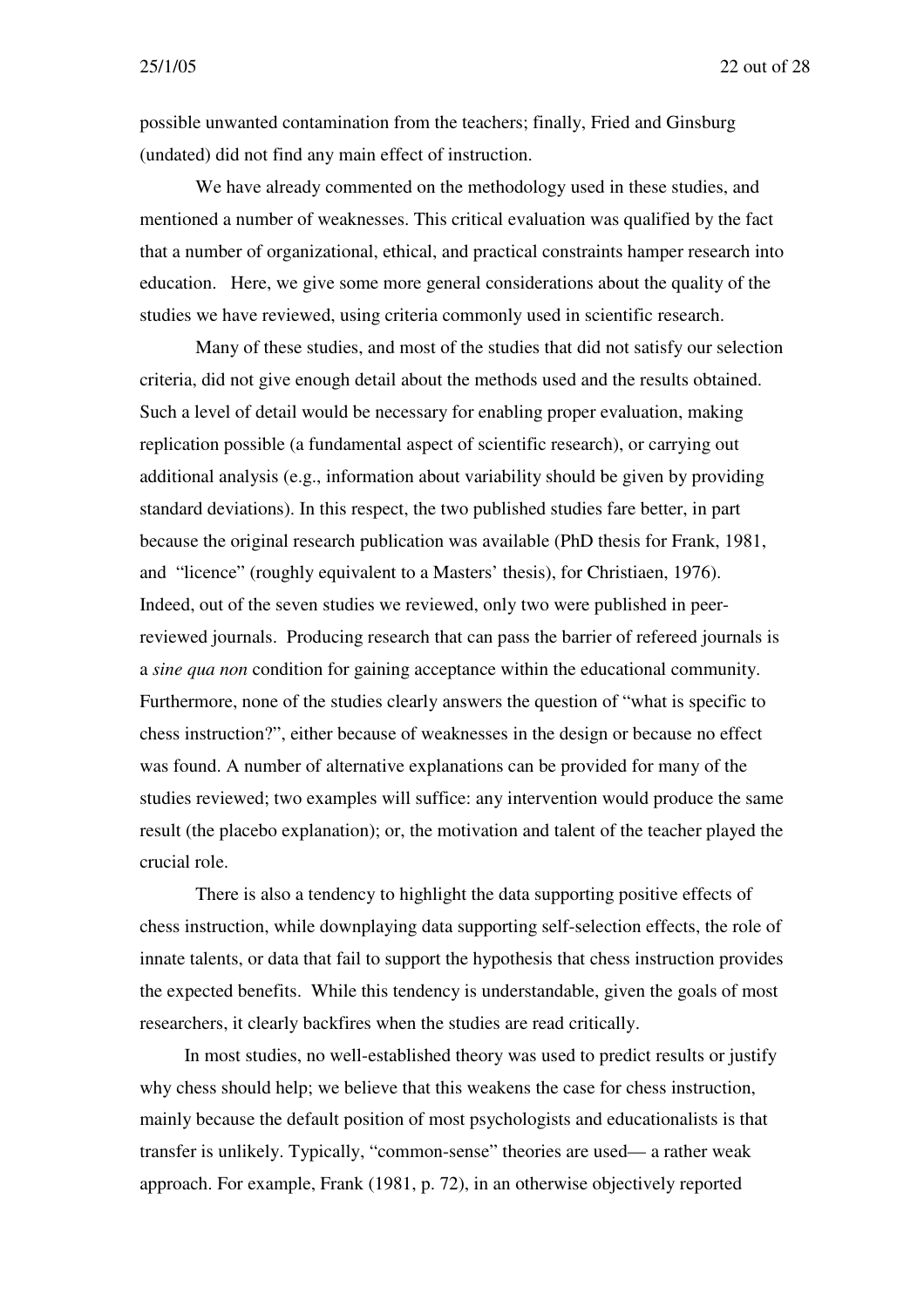study, concludes that "skill in chessplaying requires possession of a large number of aptitudes to a greater or lesser degree, but all of them necessary." This claim is often used in the literature as support for chess education. However, in its weak form, this is an empty statement, in the sense that most human activities are likely to tap multiple abilities (e.g., mathematics, sports, music), and, in its strong form, it is empirically incorrect (e.g., the results of Djakow et al., 1927, or even Frank's own data, where a number of abilities did not correlate with chess skill). Similarly, Margulies (undated) explains his result that reading scores are positively affected by chess instruction as follows: "Chess players combine high-level processes —knowledge and information about the position—and an interactive approach in which each 'candidate move' is considered much like a word or phrase in reading. The cognition processes are very similar. Both chess and reading are decision-making activities, and some transfer of training from one to the other may be expected (p. 11)." Again, the link is at best suggestive, and most human activities (even watching a movie!) would engage similar processes.

### *4.2 Recommendations for future research*

We realize that our conclusions are likely to disappoint many chessplayers, in particular those who have invested considerable amounts of time and energy in promoting chess in schools, and those who have actually collected data about the effect of chess instruction. To counterbalance this negative impression, we would like to reiterate that some studies (Frank & D'Hondt, 1979; Christiaen & Verhofstadt-Denève, 1981; and Fried & Ginsburg, undated) were very well conducted, in spite of the enormous logistical difficulties that their authors are likely to have met. We would also like to provide some advice about how future research should be carried out. This is obviously not an exhaustive list.

Some specific recommendations follow directly from our analysis:

- More studies should be carried out, using a methodology as close as possible to what we have called the "ideal experiment."
- In particular, several factors should be better controlled, such as non-specific factors (placebo effects) and effects due to teachers' personality or style.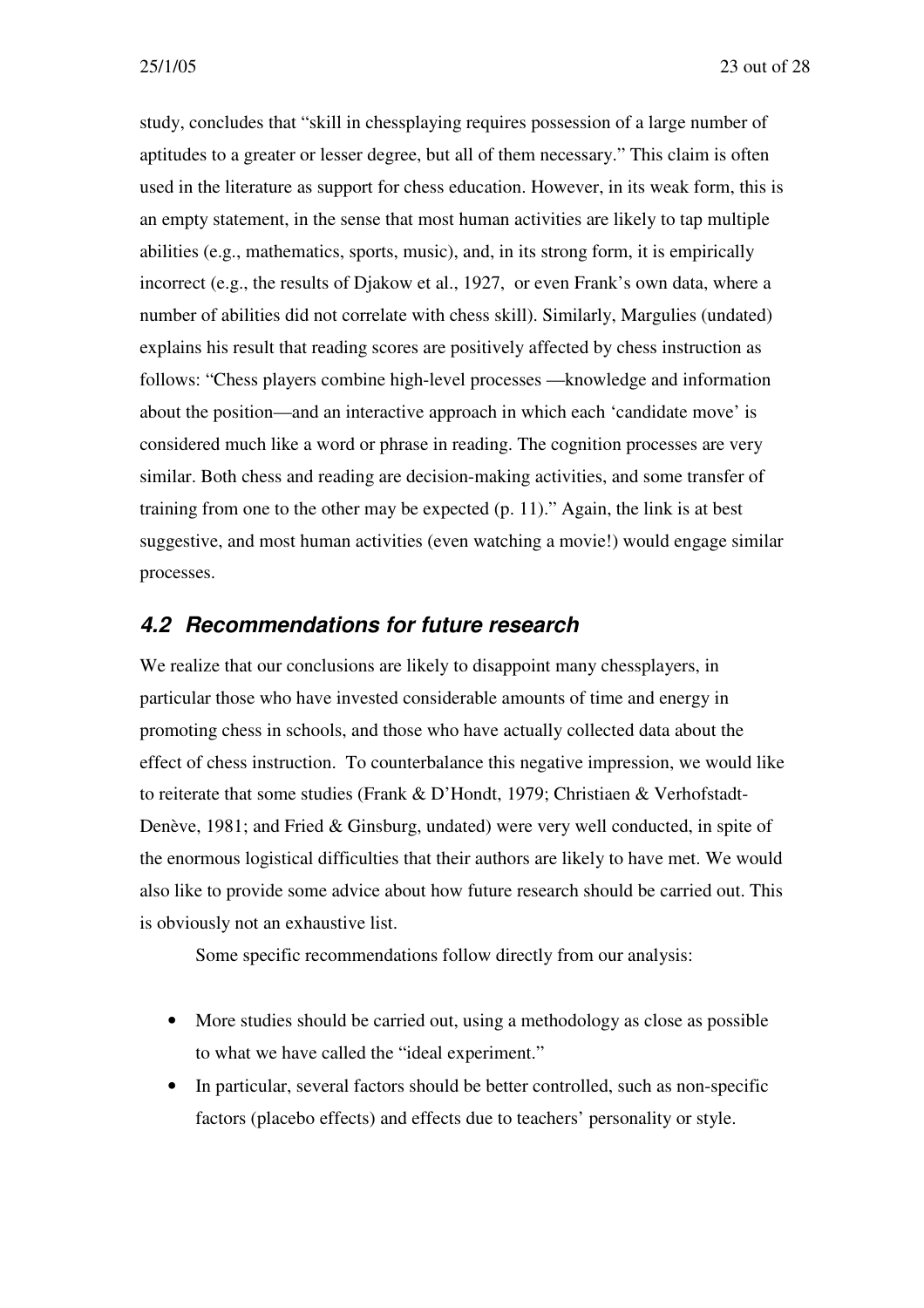- It is necessary to carry out studies that reach the publication requirements of peer-reviewed journals, and, of course, to have the studies published in wellrespected journals in education or psychology.
- Authors should avoid drawing conclusions that are biased or selective. In general, they should provide a more objective and less enthusiastic analysis of the data.

We have so far emphasized the ideal experiment, which would identify effects of chess instruction most crisply. However, there are important practical difficulties with this design, in particular with random assignment of participants to groups. With the growing concern over ethical issues in the behavioral sciences, in particular in the United States, it is likely that the realization of experiments using this design will meet with increasing difficulties. It may therefore be useful to point out alternative approaches, which, so far, have seldom been used in chess education research.

A first approach is to use statistical means, as opposed to direct manipulation as in the ideal experiment, to control for variability in group allocation. Several techniques, essentially based on the analysis of correlations, have been developed, such as structural equation modeling, causal modeling, Bayesian networks (e.g., Glymour et al., 1987; Tabachnik & Fidell, 1996). These techniques will provide a more detailed causal picture than the classical experiment, typically providing a network showing the causal links between several variables. For example, for chess and education, they could show the links between reading scores at time 1, level of motivation, parental support, presence or absence of chess practice, age, and reading scores at time 2. Unfortunately, these methods are harder to understand and use than those typically used in the experiments we have reviewed, and, to be reliable, require large samples (at least several hundred participants) and a number of variables, ideally measured over a long period of time.

A second approach is to carry out detailed analyses of what is being learnt during chess instruction, and to relate this newly acquired knowledge to characteristics of other domains, thus creating an empirical link between changes occurring during chess instruction and possible transfer to other domains. Ideally, this should be combined with a theoretical analysis of the cognitive processes involved. Such empirical and theoretical studies are badly needed if one wants to promote chess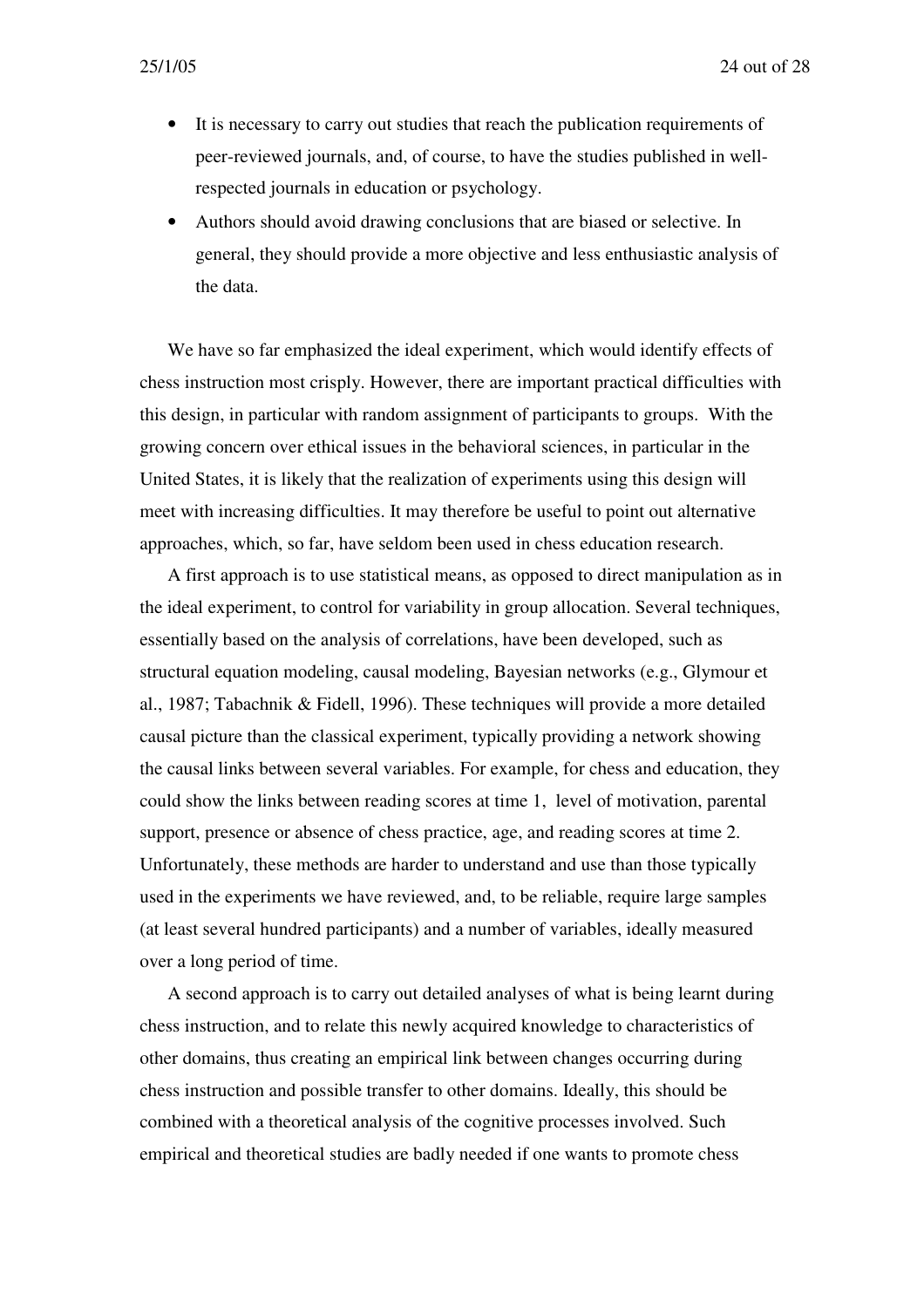instruction as a means of developing general cognitive abilities, but such studies are also difficult to carry out. Singley and Anderson (1989) may be consulted for an example of such an analysis in the domain of computer programming.

These recommendations only cover studies aimed at investigating the specific question of transfer. Additional work may compare various methods of teaching chess (a neglected domain of research) or study the detail of the learning processes underlying the early stages of the acquisition of chess skill.

### **5 Conclusion**

As shown in the documents collected by the USCF, chess teachers and chess masters are sanguine about the benefits of chess instruction, proposing that chess develops, among other things, general intelligence, ability to concentrate, ego strength, selfcontrol, analytical skills, and reading skills. De Groot (1977) is more specific and has suggested that chess instruction may provide two types of gain: first, "low-level gains," such as improvement in concentration, learning to lose, learning that improvement comes with learning, or interest in school in underprivileged environments; and second, "high-level gains," such as increase in intelligence, creativity, and school performance. Our review indicates that research has mostly explored the possibility of high-level gains, and this, with mixed results.

As argued in this chapter, there is a huge chasm between the strong claims often found in chess literature and the rather inconclusive findings of a limited number of studies. The extant evidence seems to indicate that (a) the possible effects of optional chess instruction are still an open question; (b) compulsory instruction is not to be recommended, as it seems to lead to motivational problems; and (c) while chess instruction may be beneficial at the beginning, the benefits seem to decrease as chess skill improves, because of the amount of practice necessary and the specificity of the knowledge that is acquired.

This chapter has critically reviewed the extant literature, and has proposed avenues for further research. We hope that the somewhat negative conclusions we have reached will stimulate the next wave of empirical studies. While chess may not "make kids smarter," it may offer what De Groot calls "low-level gains" for our society, and it would be a pity not to exploit this opportunity.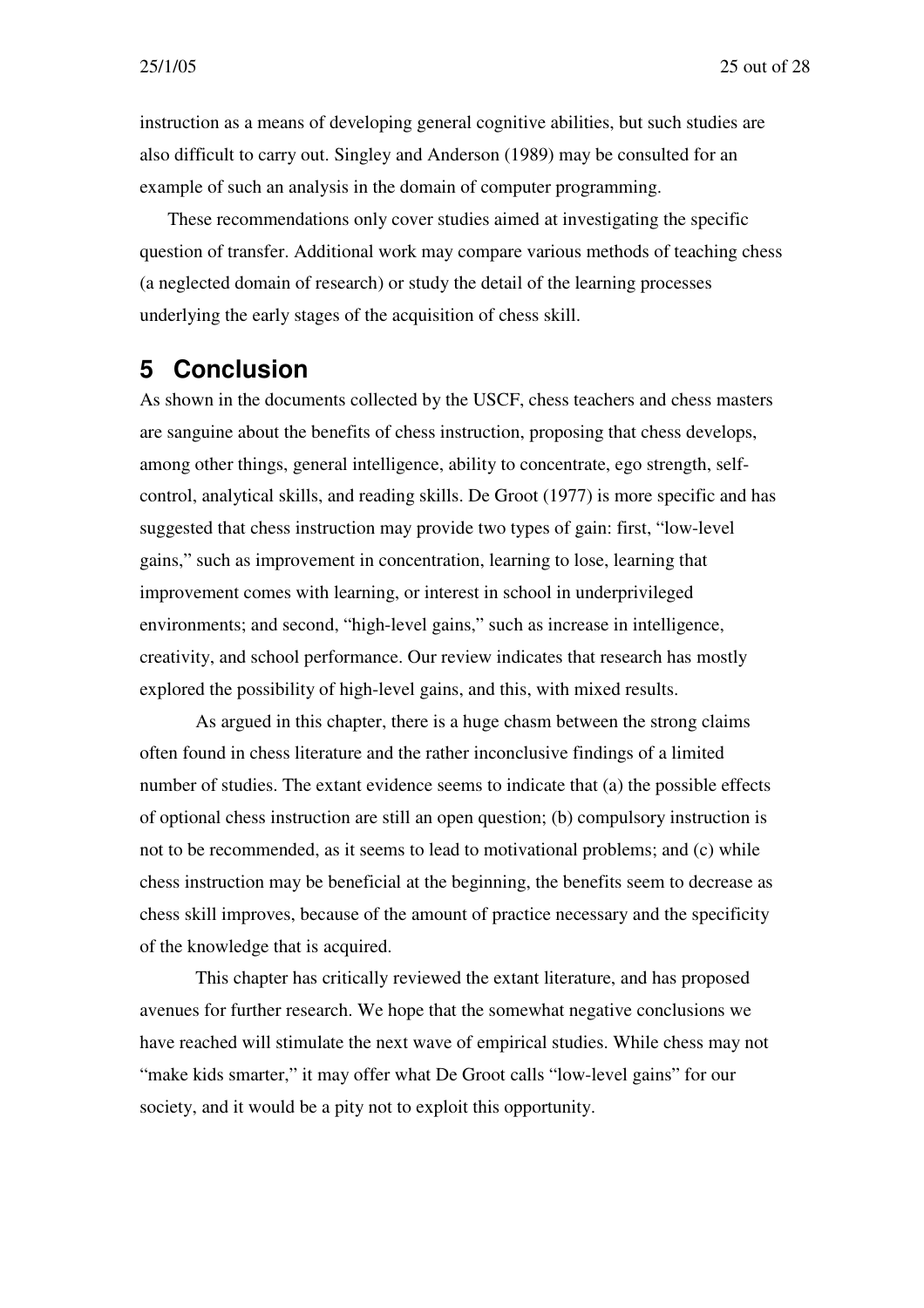# **6 Reference list**

- Anderson, J. R. (1990). *Cognitive psychology and its implications* (3rd ed.). New York: Freeman.
- Bloom, B. S. (1985). *Developing talent in young people*. New York, NY: Ballantine Books.
- Bönsch, E. (1987). *Schachlehre für Lehrende und Lernende* [Chess teaching for teachers and learners]. (2 ed.). Berlin: Sportverlag.
- Charness, N. (1992). The impact of chess research on cognitive science. *Psychological Research, 54,* 4-9.
- Chi, M. T. H. (1978). Knowledge structures and memory development. In R. S. Siegler (Ed.), *Children's thinking: What develops?* Hillsdale, N.J: Erlbaum.
- \*\* Christiaen, J. (1976). *Chess and cognitive development.* Unpublished Master's thesis, Gent, Belgium.
- Christiaen, J., & Verhofstadt-Denève, L. (1981). Schaken en cognitieve ontwikkeling [Chess and cognitive development ]*. Nederlands Tijdschrift voor de Psychologie, 36*, 561-582.
- Cranberg, L., & Albert, M. L. (1988). The chess mind. In L. K. Obler & D. Fein (Eds.), *The exceptional brain. Neuropsychology of talent and special abilities*, pp. 156-190. New York: Guilford press.
- Cronbach, L. J. (1960). *Essentials of psychology testing (3rd edition)*. New York: Harper International Editions.
- \*\* De Groot, A. D. (1977). Memorandum: Chess instruction in school? A few arguments and counterarguments. In H. Lyman, *Chess in the classroom. An answer to NIE* (1981).
- De Groot, A. D., & Gobet, F. (1996). *Perception and memory in chess. Heuristics of the professional eye*. Assen: Van Gorcum.
- Dextreit, J., & Engel, N. (1981). *Jeu d'échecs et sciences humaines* [Chess and human sciences]. Paris: Payot.
- Djakow, I. N., Petrowski, N. W., & Rudik, P. A. (1927). *Psychologie des Schachspiels* [Psychology of the game of chess]. Berlin: de Gruyter.
- Doll, J., & Mayr, U. (1987). Intelligenz und Schachleistung—eine Untersuchung an Schachexperten [Intelligence and performance in chess—A study of chess experts]. *Psychologische Beiträge, 29,* 270-289.
- Ericsson, K. A., & Charness, N. (1994). Expert performance: Its structure and acquisition. *American Psychologist, 49*, 725-747.
- Ericsson, K. A., Krampe, R. T., & Tesch-Römer, C. (1993). The role of deliberate practice in the acquisition of expert performance. *Psychological Review, 100,* 363- 406.
- \*\* Ferguson, R., Jr. (undated-a). Chess in education: Research summary. A review of key chess research studies for the BMCC Chess in education "A wise move "conference.
- \*\* Ferguson, R., Jr. (undated-b). Teaching the fourth "R" (Reasoning) through chess.
- Flavell, J. H. (1963). *The developmental psychology of Jean Piaget*. Princeton, NJ: Van Nostrand Company.
- \*\* Frank, A. (1981). *Chess and aptitudes* (English translation of Frank's unpublished PhD thesis in French). Saugus, MA: American Chess Foundation.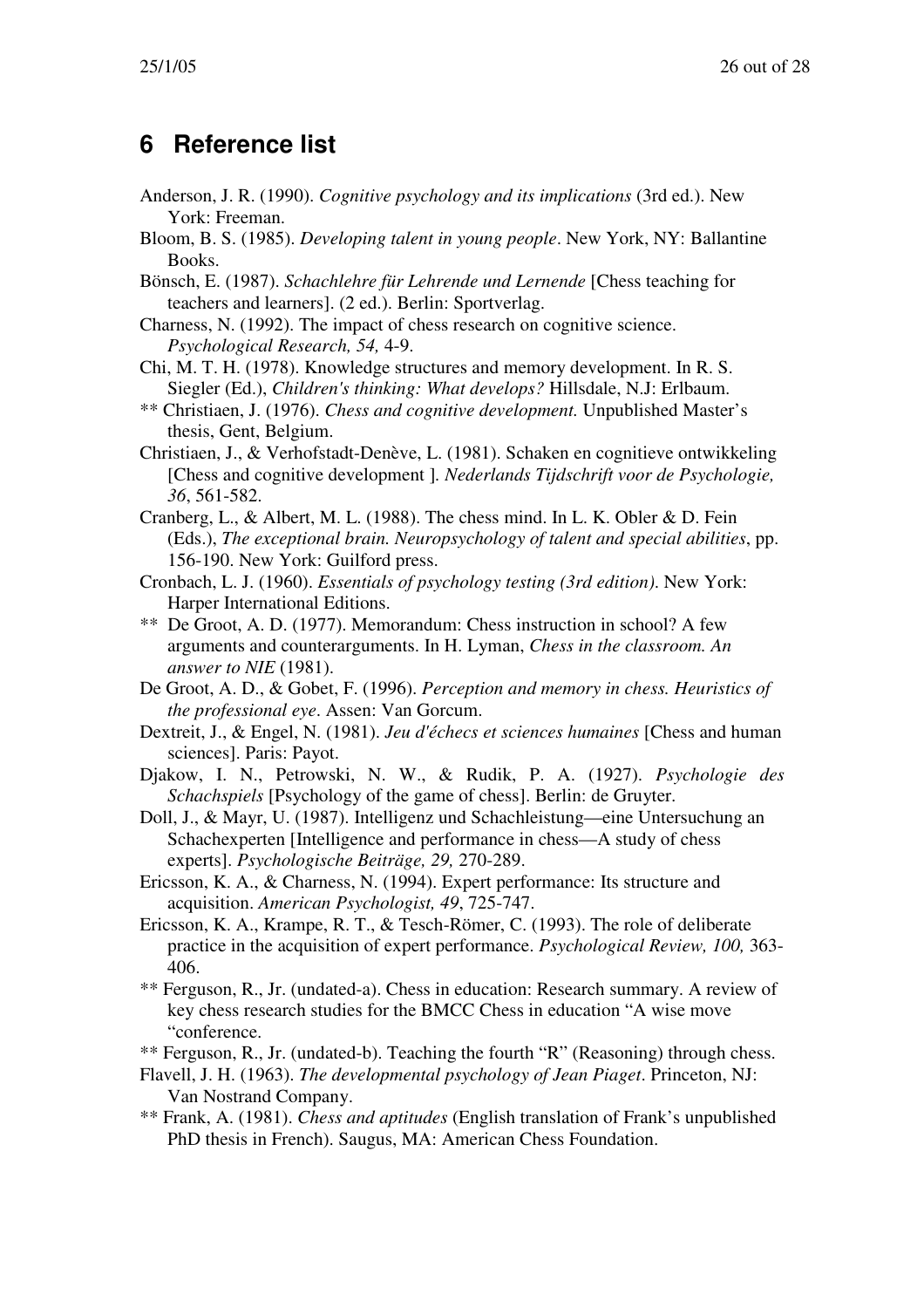- Frank, A., & D'Hondt, W. (1979). Aptitudes et apprentissage du jeu d'échecs au Zaire [Aptitudes and learning of the game of chess in Zaire]. *Psychopathologie Africaine, 15,* 81-98.
- \*\* Fried, S. & Ginsburg, N. (undated). *The effect of learning to play chess on cognitive, perceptual and emotional development in children*.
- Frydman, M. & Lynn, R. (1992). The general intelligence and spatial abilities of gifted young Belgian chess players. *British Journal of Psychology*, 83, 233-235.
- Glymour, C., Scheines, R., Spirtes, P., & Kelly, K. (1987). *Discovering causal structure. Artificial intelligence, philosophy of science and statistical modeling*. Orlando, FL: Academic Press.
- Gobet, F., De Voogt, A., & Retschitzki, J. (in press). *Moves in mind*. Hove: Routledge/Psychological Press.
- Gobet, F., & Simon, H. A. (1996). Templates in chess memory: A mechanism for recalling several boards. *Cognitive Psychology, 31,* 1-40.
- Gobet, F., & Simon, H. A. (1998). Pattern recognition makes search possible: Comments on Holding (1992). *Psychological Research*, *61,* 204-208.
- Gobet, F. & Simon, H. A. (2000). Five seconds or sixty? Presentation time in expert memory. *Cognitive Science, 24,* 651-682.
- Grotzer, T. A., & Perkins, D. N. (2000). Teaching intelligence. In R. J. Sternberg (Ed.), *Handbook of Intelligence* (pp. 492-515). Cambridge: Cambridge University Press.
- \*\* Horgan, D. D., & Morgan, D. (1990). Chess expertise in children. *Applied Cognitive Psychology, 4,* 109-128.
- Horgan, D. D. (1992). Children and chess expertise: The role of calibration. *Psychological Research, 54*, 44-50.
- Keppel, G. (1982). *Design and analysis: A researcher's handbook* (2<sup>nd</sup> Ed.). Englewood Cliffs, NJ: Prentice-Hall.
- Kuhn, D., & Brannock, J. (1977). Development of the isolation of variables scheme in experimental and "natural experiment" contexts. *Developmental Psychology, 13*, 9-14.
- \*\* Liptrap, J. M. (1998). Chess and standard test scores. *Chess Life*, March, 41-43.
- \*\* Margulies, S. (undated). *The effect of chess on reading scores: District Nine chess program; Second year report*. New York, NY: The American Chess Foundation.
- Saariluoma, P. (1995). *Chess players' thinking: A cognitive psychological approach.* London: Routledge.
- Schneider, W., Gruber, H., Gold, A., & Opwis, K. (1993). Chess expertise and memory for chess positions in children and adults. *Journal of Experimental Child Psychology, 56*, 328-349.
- Simon, H. A., & Chase, W. G. (1973). Skill in chess. *American Scientist, 61*, 393- 403.
- Singley, M. K., & Anderson, J. R. (1989). *Transfer of cognitive skill*. Cambridge, MA: Harvard University Press.
- Sternberg, R. J. (Ed.). (2000). *Handbook of Intelligence*. Cambridge: Cambridge University Press.
- Tabachnik, B. G., & Fidell, L. S. (1996). *Using multivariate statistics*. New York, NY: HarperCollins.
- Thorndike, E. L, & Woodworth, R. S. (1901). The influence of improvement in one mental function upon the efficiency of other functions. *Psychological Review, 9,* 374-382.